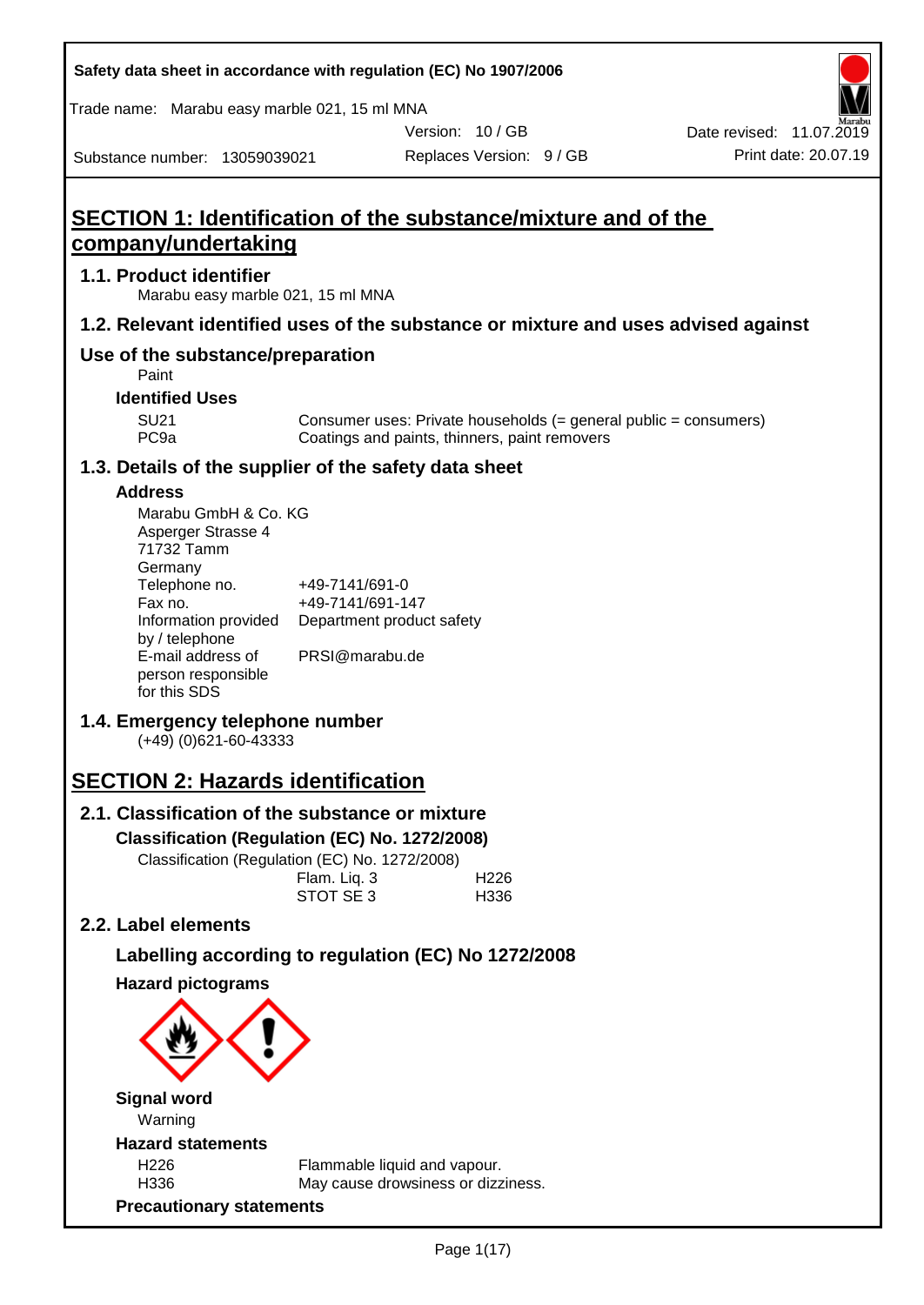| Safety data sheet in accordance with regulation (EC) No 1907/2006 |                                                                                    |                          |    |                                                                                 |  |  |  |
|-------------------------------------------------------------------|------------------------------------------------------------------------------------|--------------------------|----|---------------------------------------------------------------------------------|--|--|--|
| Trade name: Marabu easy marble 021, 15 ml MNA                     |                                                                                    |                          |    |                                                                                 |  |  |  |
|                                                                   |                                                                                    | Version: 10/GB           |    | Date revised: 11.07.2019                                                        |  |  |  |
| Substance number: 13059039021                                     |                                                                                    | Replaces Version: 9 / GB |    | Print date: 20.07.19                                                            |  |  |  |
| P <sub>101</sub>                                                  |                                                                                    |                          |    | If medical advice is needed, have product container or label at hand.           |  |  |  |
| P <sub>102</sub>                                                  | Keep out of reach of children.                                                     |                          |    |                                                                                 |  |  |  |
| P210                                                              | sources. No smoking.                                                               |                          |    | Keep away from heat, hot surfaces, sparks, open flames and other ignition       |  |  |  |
| P271                                                              | Use only outdoors or in a well-ventilated area.                                    |                          |    |                                                                                 |  |  |  |
| P405                                                              | Store locked up.                                                                   |                          |    |                                                                                 |  |  |  |
| P501.9                                                            | Dispose of contents/container as problematic waste.                                |                          |    |                                                                                 |  |  |  |
|                                                                   |                                                                                    |                          |    | Hazardous component(s) to be indicated on label (Regulation (EC) No. 1272/2008) |  |  |  |
| contains                                                          | 2% aromatics; 2-Methoxy-1-methylethyl acetate                                      |                          |    | 1-Methoxy-2-propanol; Hydrocarbons, C9-C11, n-alkanes, isoalkanes, cyclics, <   |  |  |  |
| 2.3. Other hazards                                                |                                                                                    |                          |    |                                                                                 |  |  |  |
| No special hazards have to be mentioned.                          |                                                                                    |                          |    |                                                                                 |  |  |  |
|                                                                   |                                                                                    |                          |    |                                                                                 |  |  |  |
| <b>SECTION 3: Composition/information on ingredients</b>          |                                                                                    |                          |    |                                                                                 |  |  |  |
| 3.2. Mixtures                                                     |                                                                                    |                          |    |                                                                                 |  |  |  |
| <b>Chemical characterization</b>                                  |                                                                                    |                          |    |                                                                                 |  |  |  |
|                                                                   | Paint based on alkyd resins and on solvents                                        |                          |    |                                                                                 |  |  |  |
| <b>Hazardous ingredients</b>                                      |                                                                                    |                          |    |                                                                                 |  |  |  |
| 1-Methoxy-2-propanol                                              |                                                                                    |                          |    |                                                                                 |  |  |  |
| CAS No.                                                           | 107-98-2                                                                           |                          |    |                                                                                 |  |  |  |
| EINECS no.                                                        | 203-539-1                                                                          |                          |    |                                                                                 |  |  |  |
| Registration no.<br>Concentration                                 | 01-2119457435-35<br>25<br>$>=$                                                     | $\overline{\phantom{a}}$ | 50 | %                                                                               |  |  |  |
|                                                                   |                                                                                    |                          |    |                                                                                 |  |  |  |
|                                                                   | Classification (Regulation (EC) No. 1272/2008)                                     |                          |    |                                                                                 |  |  |  |
|                                                                   | STOT SE 3                                                                          | H336                     |    |                                                                                 |  |  |  |
|                                                                   | Flam. Liq. 3                                                                       | H <sub>226</sub>         |    |                                                                                 |  |  |  |
| 2-Methoxy-1-methylethyl acetate                                   |                                                                                    |                          |    |                                                                                 |  |  |  |
| CAS No.                                                           | 108-65-6                                                                           |                          |    |                                                                                 |  |  |  |
| EINECS no.                                                        | 203-603-9                                                                          |                          |    |                                                                                 |  |  |  |
| Registration no.<br>Concentration                                 | 01-2119475791-29<br>10<br>$>=$                                                     | $\overline{\phantom{a}}$ | 20 | %                                                                               |  |  |  |
|                                                                   |                                                                                    |                          |    |                                                                                 |  |  |  |
|                                                                   | Classification (Regulation (EC) No. 1272/2008)                                     |                          |    |                                                                                 |  |  |  |
|                                                                   | Flam. Liq. 3                                                                       | H <sub>226</sub>         |    |                                                                                 |  |  |  |
|                                                                   | STOT SE 3                                                                          | H336                     |    |                                                                                 |  |  |  |
|                                                                   |                                                                                    |                          |    |                                                                                 |  |  |  |
| CAS No.                                                           | Hydrocarbons, C9-C11, n-alkanes, isoalkanes, cyclics, < 2% aromatics<br>64742-48-9 |                          |    |                                                                                 |  |  |  |
| EINECS no.                                                        | 265-150-3                                                                          |                          |    |                                                                                 |  |  |  |
| Registration no.                                                  | 01-2119463258-33 (LIST NUMBER 919-857-5)                                           |                          |    |                                                                                 |  |  |  |
| Concentration                                                     | 10<br>$>=$                                                                         | $\,<\,$                  | 20 | %                                                                               |  |  |  |
|                                                                   | Classification (Regulation (EC) No. 1272/2008)                                     |                          |    |                                                                                 |  |  |  |
|                                                                   | Asp. Tox. 1                                                                        | H304                     |    |                                                                                 |  |  |  |
|                                                                   | Flam. Liq. 3                                                                       | H <sub>226</sub>         |    |                                                                                 |  |  |  |
|                                                                   | STOT SE 3                                                                          | H336                     |    |                                                                                 |  |  |  |
|                                                                   |                                                                                    | <b>EUH066</b>            |    |                                                                                 |  |  |  |
|                                                                   |                                                                                    |                          |    |                                                                                 |  |  |  |
| 2-Butoxyethyl acetate<br>CAS No.                                  | 112-07-2                                                                           |                          |    |                                                                                 |  |  |  |
| EINECS no.                                                        | 203-933-3                                                                          |                          |    |                                                                                 |  |  |  |
|                                                                   |                                                                                    |                          |    |                                                                                 |  |  |  |

ī

Г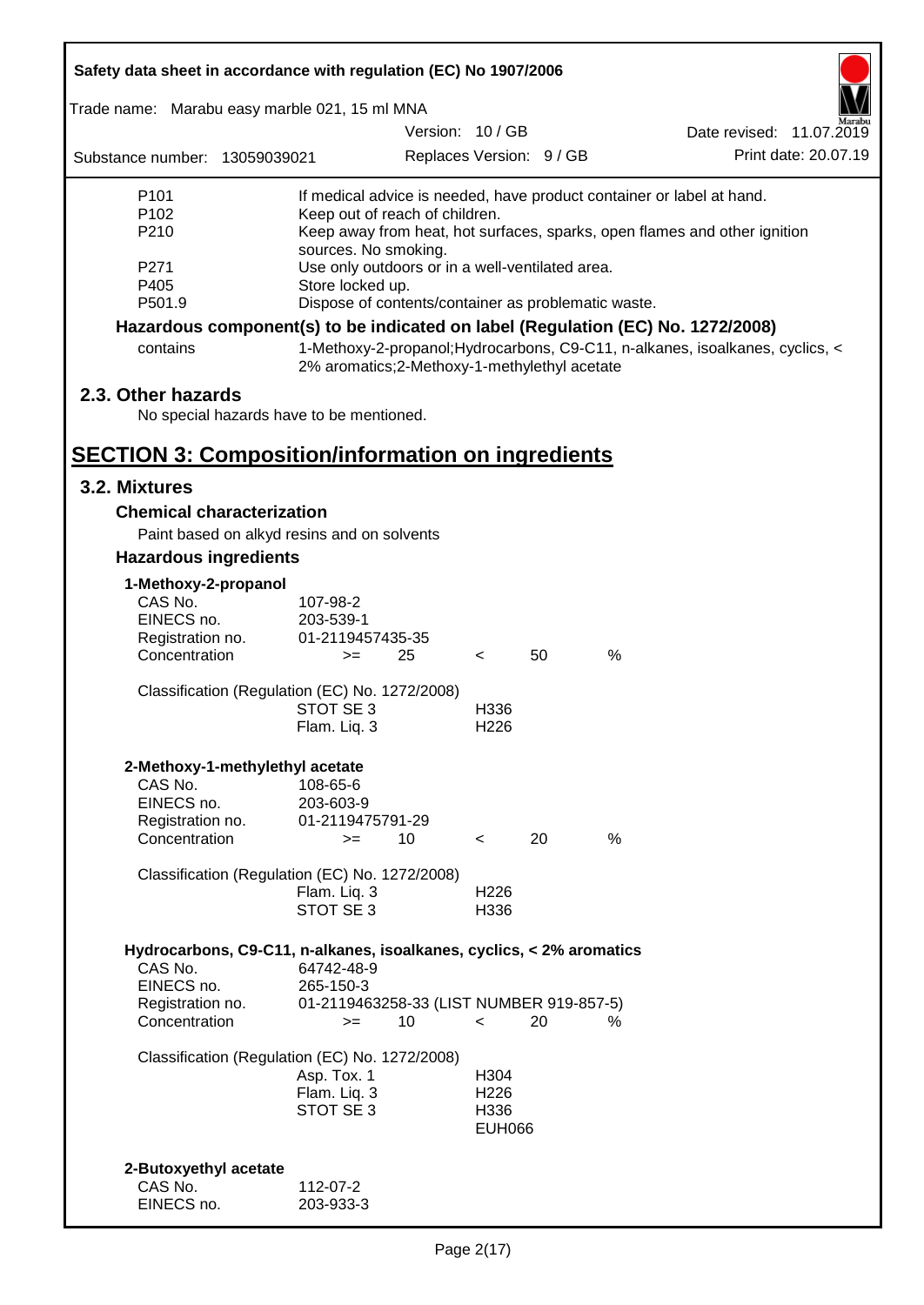| Safety data sheet in accordance with regulation (EC) No 1907/2006<br>Trade name: Marabu easy marble 021, 15 ml MNA<br>Substance number: 13059039021 |                                                                      | Version: 10/GB |                                                                      | Replaces Version: 9 / GB |               | Date revised: 11.07.2019 | Aarabu<br>Print date: 20.07.19 |
|-----------------------------------------------------------------------------------------------------------------------------------------------------|----------------------------------------------------------------------|----------------|----------------------------------------------------------------------|--------------------------|---------------|--------------------------|--------------------------------|
|                                                                                                                                                     |                                                                      |                |                                                                      |                          |               |                          |                                |
| Registration no.<br>Concentration                                                                                                                   | 01-2119475112-47<br>$>=$                                             | 1              | $\prec$                                                              | 10                       | %             |                          |                                |
| Classification (Regulation (EC) No. 1272/2008)                                                                                                      | Acute Tox. 4<br>Acute Tox. 4<br>Acute Tox. 4                         |                | H332<br>H312<br>H302                                                 |                          |               |                          |                                |
| 2-Methoxypropanol<br>CAS No.<br>EINECS no.<br>Concentration                                                                                         | 1589-47-5<br>216-455-5<br>$>=$                                       | 0,1            | $\prec$                                                              | 0,3                      | $\frac{0}{0}$ |                          |                                |
| Classification (Regulation (EC) No. 1272/2008)                                                                                                      | Skin Irrit. 2<br>STOT SE 3<br>Repr. 1B<br>Flam. Liq. 3<br>Eye Dam. 1 |                | H <sub>315</sub><br>H335<br><b>H360D</b><br>H <sub>226</sub><br>H318 |                          |               |                          |                                |

# **SECTION 4: First aid measures**

## **4.1. Description of first aid measures**

### **General information**

In all cases of doubt, or when symptoms persist, seek medical attention. Never give anything by mouth to an unconscious person. If unconscious place in recovery position and seek medical advice.

### **After inhalation**

Remove to fresh air, keep patient warm and at rest. If breathing is irregular or stopped, administer artificial respiration.

### **After skin contact**

Remove contaminated clothing. Wash skin thoroughly with soap and water or use recognised skin cleanser. Do NOT use solvents or thinners.

### **After eye contact**

Remove contact lenses, irrigate copiously with clean, fresh water, holding the eyelids apart for at least 10 minutes and seek immediate medical advice.

### **After ingestion**

If accidentally swallowed rinse the mouth with plenty of water (only if the person is conscious) and obtain immediate medical attention. Keep at rest. Do NOT induce vomiting.

#### **4.2. Most important symptoms and effects, both acute and delayed** Until now no symptoms known so far.

# **4.3. Indication of any immediate medical attention and special treatment needed**

# **Hints for the physician / treatment**

Treat symptomatically

# **SECTION 5: Firefighting measures**

## **5.1. Extinguishing media**

### **Suitable extinguishing media**

Recommended: alcohol resistant foam, CO2, powders, water spray/mist, Not be used for safety reasons: water jet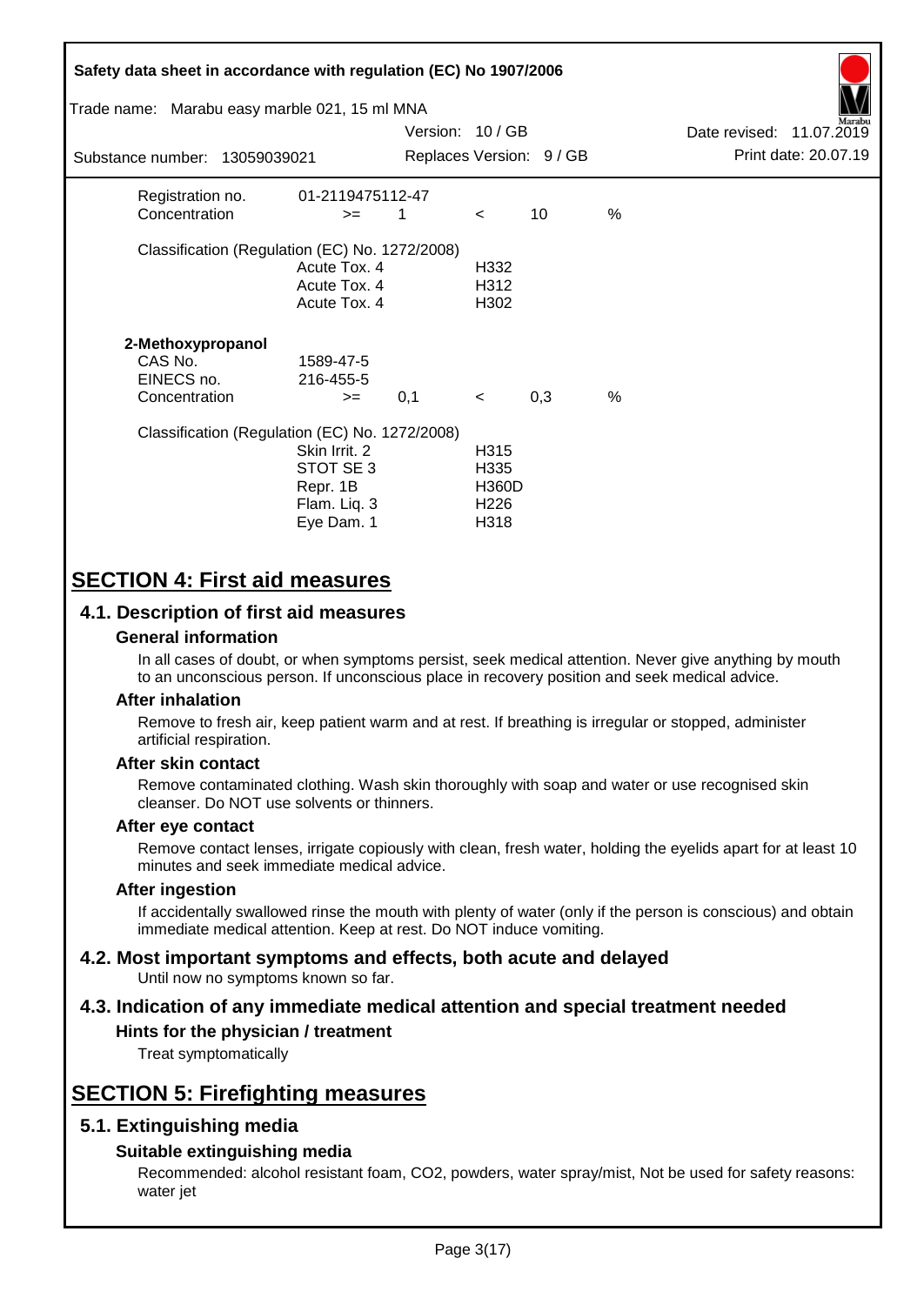Trade name: Marabu easy marble 021, 15 ml MNA

Version: 10 / GB

Replaces Version: 9 / GB Print date: 20.07.19 Date revised: 11.07.2019

Substance number: 13059039021

# **5.2. Special hazards arising from the substance or mixture**

In the event of fire the following can be released: Carbon monoxide (CO); Carbon dioxide (CO2); dense black smoke; Nitrogen oxides (NOx); Hydrogen chloride (HCl)

## **5.3. Advice for firefighters**

## **Special protective equipment for fire-fighting**

Cool closed containers exposed to fire with water. Do not allow run-off from fire fighting to enter drains or water courses.

# **SECTION 6: Accidental release measures**

### **6.1. Personal precautions, protective equipment and emergency procedures**

Exclude sources of ignition and ventilate the area. Avoid breathing vapours. Refer to protective measures listed in Sections 7 and 8.

### **6.2. Environmental precautions**

Do not allow to enter drains or waterways. If the product contaminates lakes, rivers or sewage, inform appropriate authorities in accordance with local regulations.

### **6.3. Methods and material for containment and cleaning up**

Contain and collect spillage with non-combustible absorbent materials, e.g. sand, earth, vermiculite, diatomaceous earth and place in container for disposal according to local regulations (see section 13). Clean preferably with a detergent - avoid use of solvents.

### **6.4. Reference to other sections**

Information regarding Safe handling, see Section 7. Information regarding personal protective measures, see Section 8. Information regarding waste disposal, see Section 13.

# **SECTION 7: Handling and storage**

## **7.1. Precautions for safe handling**

## **Advice on safe handling**

Prevent the creation of flammable or explosive concentrations of vapour in air and avoid vapour concentration higher than the occupational exposure limits. In addition, the product should only be used in areas from which all naked lights and other sources of ignition have been excluded. Electrical equipment should be protected to the appropriate standard. Mixture may charge electrostatically: always use earthing leads when transferring from one container to another. Operators should wear anti-static footwear and clothing and floors should be of the conducting type. Isolate from sources of heat, sparks and open flame. No sparking tools should be used. Avoid skin and eye contact. Avoid the inhalation of particulates and spray mist arising from the application of this mixture. Smoking, eating and drinking shall be prohibited in application area. For personal protection see Section 8. Never use pressure to empty: container is not a pressure vessel. Always keep in containers of same material as the original one. Comply with the health and safety at work laws. Do not allow to enter drains or water courses.

### **Advice on protection against fire and explosion**

Vapours are heavier than air and may spread along floors. Vapours may form explosive mixtures with air.

## **Classification of fires / temperature class / Ignition group / Dust explosion class**

Classification of fires B (Combustible liquid substances) Temperature class T4

# **7.2. Conditions for safe storage, including any incompatibilities Requirements for storage rooms and vessels**

Electrical installations/working materials must comply with the local applied technological safety standards. Storage rooms in which filling operations take place must have a conducting floor. Store in accordance with national regulation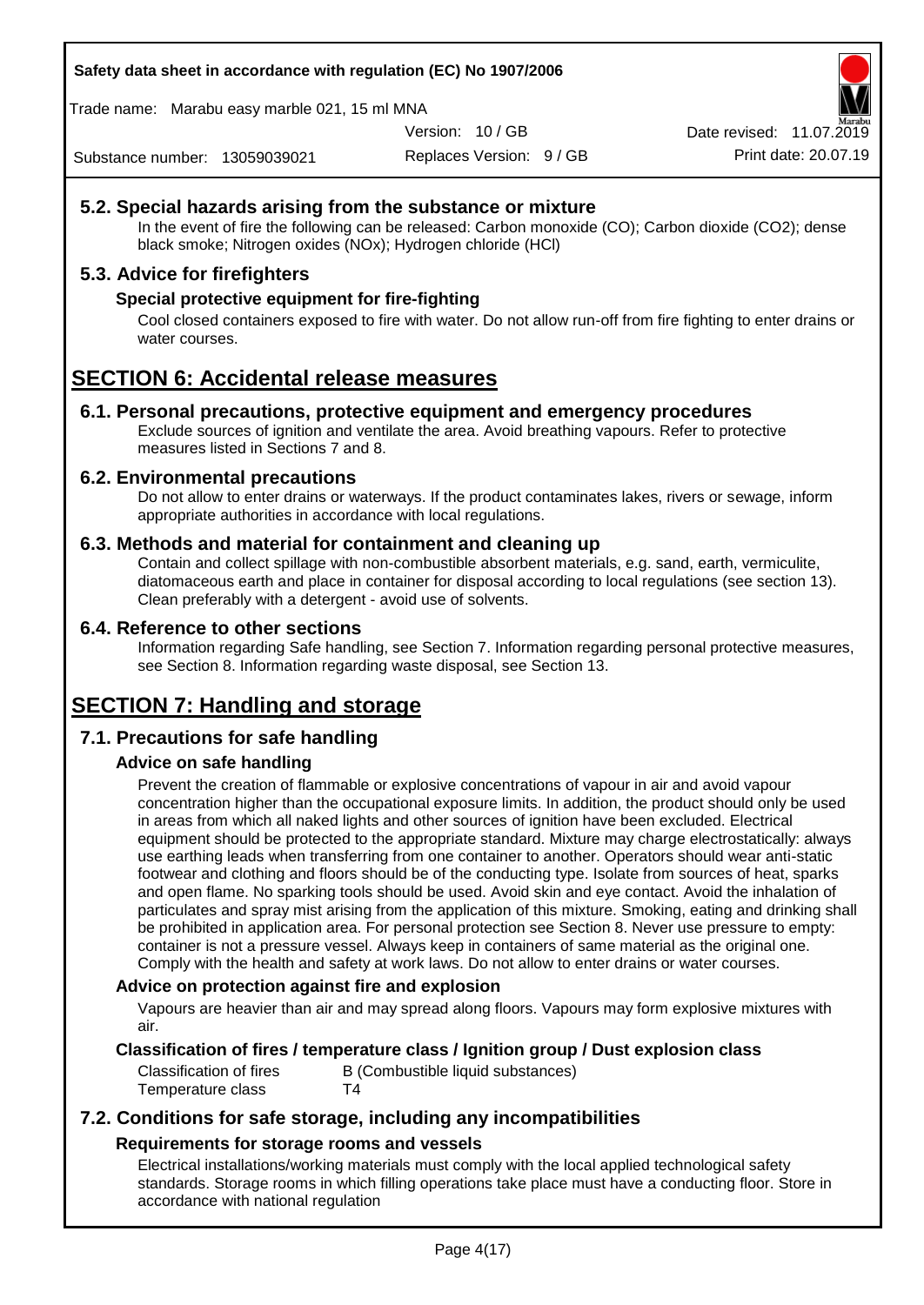| Safety data sheet in accordance with regulation (EC) No 1907/2006                     |                    |                                |     |                                                                                                                                                                                                                |  |
|---------------------------------------------------------------------------------------|--------------------|--------------------------------|-----|----------------------------------------------------------------------------------------------------------------------------------------------------------------------------------------------------------------|--|
| Trade name: Marabu easy marble 021, 15 ml MNA                                         |                    |                                |     |                                                                                                                                                                                                                |  |
|                                                                                       |                    | Version: 10/GB                 |     | Date revised: 11.07.2019                                                                                                                                                                                       |  |
| Substance number: 13059039021                                                         |                    | Replaces Version: 9 / GB       |     | Print date: 20.07.19                                                                                                                                                                                           |  |
| Hints on storage assembly                                                             |                    |                                |     |                                                                                                                                                                                                                |  |
| Store away from oxidising agents, from strongly alkaline and strongly acid materials. |                    |                                |     |                                                                                                                                                                                                                |  |
| <b>Further information on storage conditions</b>                                      |                    |                                |     |                                                                                                                                                                                                                |  |
|                                                                                       |                    |                                |     | Observe label precautions. Store between 15 and 30 °C in a dry, well ventilated place away from                                                                                                                |  |
| kept upright to prevent leakage.                                                      |                    |                                |     | sources of heat and direct sunlight. Keep container tightly closed. Keep away from sources of ignition.<br>No smoking. Prevent unauthorised access. Containers which are opened must be carefully resealed and |  |
| 7.3. Specific end use(s)<br>Paint                                                     |                    |                                |     |                                                                                                                                                                                                                |  |
|                                                                                       |                    |                                |     |                                                                                                                                                                                                                |  |
| <b>SECTION 8: Exposure controls/personal protection ***</b>                           |                    |                                |     |                                                                                                                                                                                                                |  |
| 8.1. Control parameters<br><b>Exposure limit values ***</b>                           |                    |                                |     |                                                                                                                                                                                                                |  |
| 2-Methoxy-1-methylethyl acetate                                                       |                    |                                |     |                                                                                                                                                                                                                |  |
| List                                                                                  | EH40               |                                |     |                                                                                                                                                                                                                |  |
| <b>Type</b>                                                                           | <b>WEL</b>         |                                |     |                                                                                                                                                                                                                |  |
| Value                                                                                 | 274                | mg/m <sup>3</sup>              | 50  | ppm(V)                                                                                                                                                                                                         |  |
| Short term exposure limit                                                             | 548                | mg/m <sup>3</sup>              | 100 | ppm(V)                                                                                                                                                                                                         |  |
| Skin resorption / sensibilisation: Sk;                                                |                    | <b>Status: 2011</b>            |     |                                                                                                                                                                                                                |  |
| 1-Methoxy-2-propanol                                                                  |                    |                                |     |                                                                                                                                                                                                                |  |
| List                                                                                  | EH40<br><b>WEL</b> |                                |     |                                                                                                                                                                                                                |  |
| <b>Type</b><br>Value                                                                  | 375                | mg/m <sup>3</sup>              | 100 | ppm(V)                                                                                                                                                                                                         |  |
| Short term exposure limit                                                             | 560                | mg/m <sup>3</sup>              | 150 | ppm(V)                                                                                                                                                                                                         |  |
| Skin resorption / sensibilisation: Sk;                                                |                    | <b>Status: 2011</b>            |     |                                                                                                                                                                                                                |  |
| 2-Butoxyethyl acetate                                                                 |                    |                                |     |                                                                                                                                                                                                                |  |
| List                                                                                  | EH40               |                                |     |                                                                                                                                                                                                                |  |
| Type                                                                                  | WEL                |                                |     |                                                                                                                                                                                                                |  |
| Value                                                                                 | 133                |                                | 20  | ppm(V)                                                                                                                                                                                                         |  |
| Short term exposure limit<br>Skin resorption / sensibilisation: Sk;                   | 332                | <b>Status: 2011</b>            | 50  | ppm(V)                                                                                                                                                                                                         |  |
| Derived No/Minimal Effect Levels (DNEL/DMEL) ***                                      |                    |                                |     |                                                                                                                                                                                                                |  |
|                                                                                       |                    |                                |     |                                                                                                                                                                                                                |  |
| 2-Methoxy-1-methylethyl acetate<br>Type of value                                      |                    | Derived No Effect Level (DNEL) |     |                                                                                                                                                                                                                |  |
| Reference group                                                                       | Worker             |                                |     |                                                                                                                                                                                                                |  |
| Duration of exposure                                                                  | Long term          |                                |     |                                                                                                                                                                                                                |  |
| Route of exposure                                                                     | dermal             |                                |     |                                                                                                                                                                                                                |  |
| Mode of action                                                                        |                    | Systemic effects               |     |                                                                                                                                                                                                                |  |
| Concentration                                                                         |                    | 796                            |     | mg/kg/d                                                                                                                                                                                                        |  |
| Type of value                                                                         |                    | Derived No Effect Level (DNEL) |     |                                                                                                                                                                                                                |  |
| Reference group                                                                       | Worker             |                                |     |                                                                                                                                                                                                                |  |
| Duration of exposure                                                                  | Long term          |                                |     |                                                                                                                                                                                                                |  |
| Route of exposure                                                                     | inhalative         |                                |     |                                                                                                                                                                                                                |  |
| Mode of action                                                                        |                    | Systemic effects               |     |                                                                                                                                                                                                                |  |
| Concentration                                                                         |                    | 275                            |     | mg/m <sup>3</sup>                                                                                                                                                                                              |  |
| Type of value                                                                         |                    | Derived No Effect Level (DNEL) |     |                                                                                                                                                                                                                |  |
| Reference group                                                                       | Consumer           |                                |     |                                                                                                                                                                                                                |  |
| Duration of exposure                                                                  | Long term          |                                |     |                                                                                                                                                                                                                |  |
| Route of exposure                                                                     | dermal             |                                |     |                                                                                                                                                                                                                |  |
| Mode of action                                                                        |                    | Systemic effects               |     |                                                                                                                                                                                                                |  |
| Concentration                                                                         |                    | 320                            |     | mg/kg/d                                                                                                                                                                                                        |  |

 $\mathsf{r}$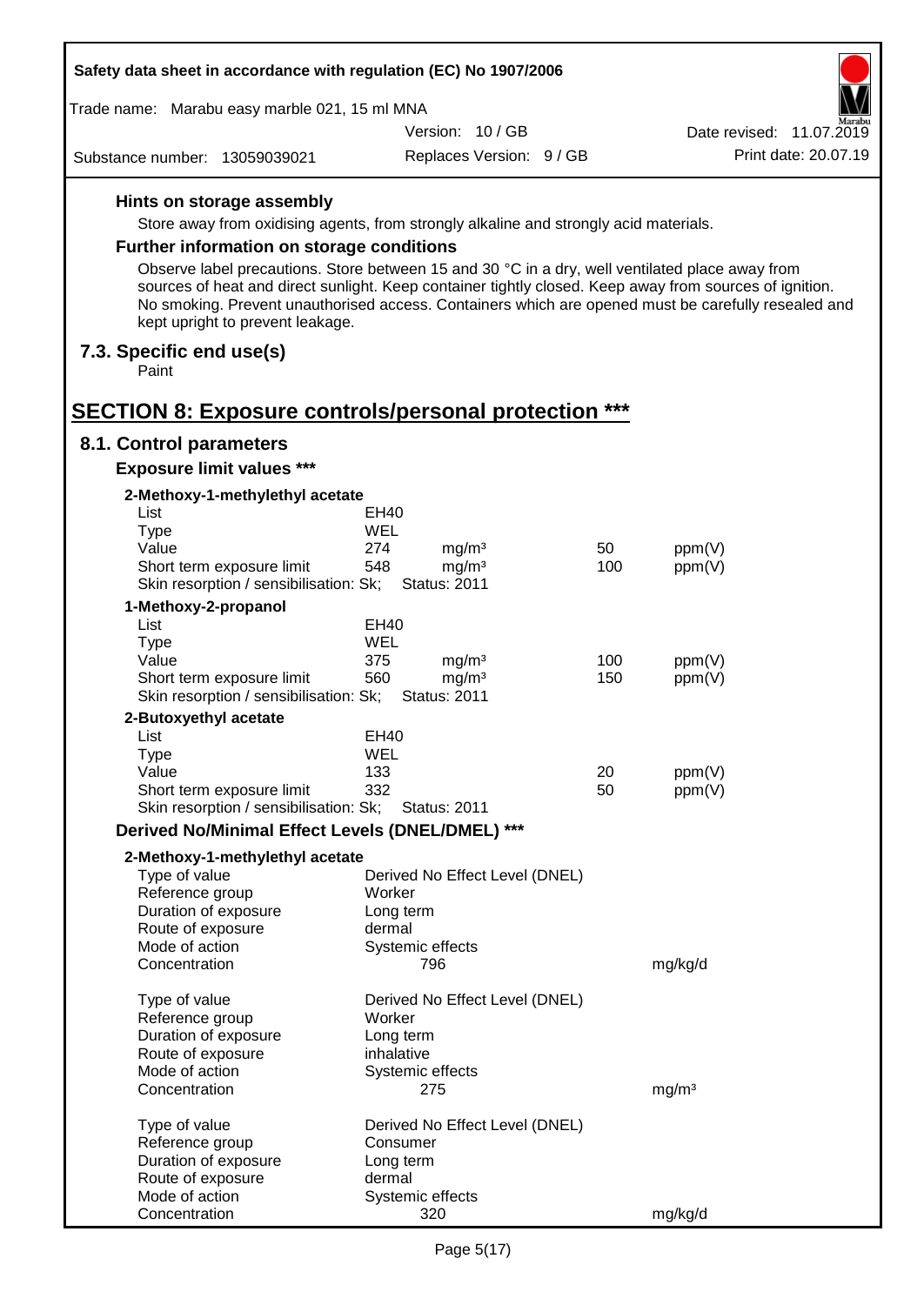| Safety data sheet in accordance with regulation (EC) No 1907/2006<br>Trade name: Marabu easy marble 021, 15 ml MNA |                                |                          |  |  |
|--------------------------------------------------------------------------------------------------------------------|--------------------------------|--------------------------|--|--|
|                                                                                                                    | Version: 10/GB                 | Date revised: 11.07.2019 |  |  |
| Substance number: 13059039021                                                                                      | Replaces Version: 9 / GB       | Print date: 20.07.19     |  |  |
|                                                                                                                    |                                |                          |  |  |
| Type of value                                                                                                      | Derived No Effect Level (DNEL) |                          |  |  |
| Reference group                                                                                                    | Consumer                       |                          |  |  |
| Duration of exposure                                                                                               | Long term                      |                          |  |  |
| Route of exposure                                                                                                  | inhalative                     |                          |  |  |
| Mode of action                                                                                                     | Systemic effects               |                          |  |  |
| Concentration                                                                                                      | 33                             | mg/m <sup>3</sup>        |  |  |
| Type of value                                                                                                      | Derived No Effect Level (DNEL) |                          |  |  |
| Reference group                                                                                                    | Consumer                       |                          |  |  |
| Duration of exposure                                                                                               | Long term                      |                          |  |  |
| Route of exposure                                                                                                  | inhalative                     |                          |  |  |
| Mode of action                                                                                                     | Local effects                  |                          |  |  |
| Concentration                                                                                                      | 33                             | mg/m <sup>3</sup>        |  |  |
| Type of value                                                                                                      | Derived No Effect Level (DNEL) |                          |  |  |
| Reference group                                                                                                    | Consumer                       |                          |  |  |
| Duration of exposure                                                                                               | Long term                      |                          |  |  |
| Route of exposure                                                                                                  | oral                           |                          |  |  |
| Mode of action                                                                                                     | Systemic effects               |                          |  |  |
| Concentration                                                                                                      | 36                             | mg/kg/d                  |  |  |
| Type of value                                                                                                      | Derived No Effect Level (DNEL) |                          |  |  |
| Reference group                                                                                                    | Worker                         |                          |  |  |
| Duration of exposure                                                                                               | Lifetime                       |                          |  |  |
| Route of exposure                                                                                                  | inhalative                     |                          |  |  |
| Mode of action                                                                                                     | Local effects                  |                          |  |  |
| Concentration                                                                                                      | 550                            | mg/m <sup>3</sup>        |  |  |
| 2-Butoxyethyl acetate                                                                                              |                                |                          |  |  |
| Reference substance                                                                                                | 2-Butoxyethyl acetate          |                          |  |  |
| Type of value                                                                                                      | Derived No Effect Level (DNEL) |                          |  |  |
| Reference group                                                                                                    | Worker                         |                          |  |  |
| Duration of exposure                                                                                               | Long term                      |                          |  |  |
| Route of exposure                                                                                                  | inhalative                     |                          |  |  |
| Mode of action                                                                                                     | Systemic effects               |                          |  |  |
| Concentration                                                                                                      | 133                            | mg/m <sup>3</sup>        |  |  |
|                                                                                                                    | 2-Butoxyethyl acetate          |                          |  |  |
| Type of value                                                                                                      | Derived No Effect Level (DNEL) |                          |  |  |
| Reference group                                                                                                    | Worker                         |                          |  |  |
| Duration of exposure                                                                                               | Short term                     |                          |  |  |
| Route of exposure                                                                                                  | inhalative                     |                          |  |  |
| Mode of action                                                                                                     | Local effects                  |                          |  |  |
| Concentration                                                                                                      | 333                            | mg/m <sup>3</sup>        |  |  |
|                                                                                                                    | 2-Butoxyethyl acetate          |                          |  |  |
| Type of value                                                                                                      | Derived No Effect Level (DNEL) |                          |  |  |
| Reference group                                                                                                    | Worker                         |                          |  |  |
| Duration of exposure                                                                                               | Long term                      |                          |  |  |
| Route of exposure                                                                                                  | dermal                         |                          |  |  |
| Mode of action                                                                                                     | Systemic effects               |                          |  |  |
| Concentration                                                                                                      | 169                            | mg/kg/d                  |  |  |
|                                                                                                                    | 2-Butoxyethyl acetate          |                          |  |  |
| Type of value                                                                                                      | Derived No Effect Level (DNEL) |                          |  |  |
| Reference group                                                                                                    | Worker                         |                          |  |  |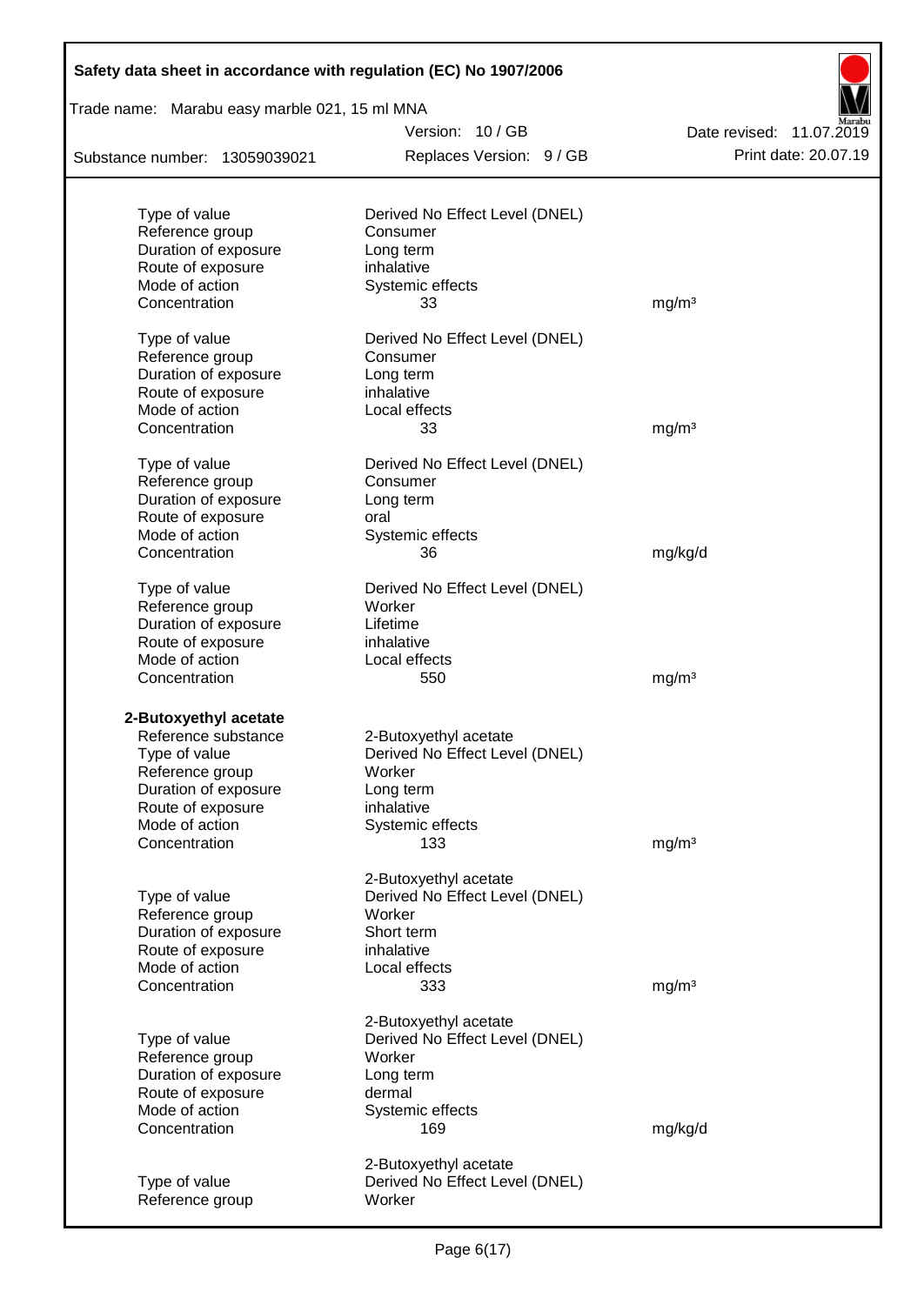| Safety data sheet in accordance with regulation (EC) No 1907/2006 |                                                         |                          |  |  |  |  |
|-------------------------------------------------------------------|---------------------------------------------------------|--------------------------|--|--|--|--|
| Trade name: Marabu easy marble 021, 15 ml MNA                     |                                                         |                          |  |  |  |  |
|                                                                   | Version: 10/GB                                          | Date revised: 11.07.2019 |  |  |  |  |
| Substance number: 13059039021                                     | Replaces Version: 9 / GB                                | Print date: 20.07.19     |  |  |  |  |
| Duration of exposure                                              | Short term                                              |                          |  |  |  |  |
| Route of exposure                                                 | dermal                                                  |                          |  |  |  |  |
| Mode of action                                                    | Systemic effects                                        |                          |  |  |  |  |
| Concentration                                                     | 120                                                     | mg/kg/d                  |  |  |  |  |
|                                                                   | 2-Butoxyethyl acetate                                   |                          |  |  |  |  |
| Type of value                                                     | Derived No Effect Level (DNEL)                          |                          |  |  |  |  |
| Reference group<br>Duration of exposure                           | <b>General Population</b><br>Long term                  |                          |  |  |  |  |
| Route of exposure                                                 | inhalative                                              |                          |  |  |  |  |
| Mode of action                                                    | Systemic effects                                        |                          |  |  |  |  |
| Concentration                                                     | 80                                                      | mq/m <sup>3</sup>        |  |  |  |  |
|                                                                   | 2-Butoxyethyl acetate                                   |                          |  |  |  |  |
| Type of value                                                     | Derived No Effect Level (DNEL)                          |                          |  |  |  |  |
| Reference group                                                   | <b>General Population</b>                               |                          |  |  |  |  |
| Duration of exposure                                              | Short term                                              |                          |  |  |  |  |
| Route of exposure                                                 | inhalative                                              |                          |  |  |  |  |
| Mode of action                                                    | Local effects                                           |                          |  |  |  |  |
| Concentration                                                     | 200                                                     | mg/m <sup>3</sup>        |  |  |  |  |
|                                                                   | 2-Butoxyethyl acetate                                   |                          |  |  |  |  |
| Type of value                                                     | Derived No Effect Level (DNEL)                          |                          |  |  |  |  |
| Reference group                                                   | <b>General Population</b>                               |                          |  |  |  |  |
| Duration of exposure                                              | Long term                                               |                          |  |  |  |  |
| Route of exposure<br>Mode of action                               | dermal                                                  |                          |  |  |  |  |
| Concentration                                                     | Systemic effects<br>102                                 | mg/kg/d                  |  |  |  |  |
|                                                                   |                                                         |                          |  |  |  |  |
| Type of value                                                     | 2-Butoxyethyl acetate<br>Derived No Effect Level (DNEL) |                          |  |  |  |  |
| Reference group                                                   | <b>General Population</b>                               |                          |  |  |  |  |
| Duration of exposure                                              | Short term                                              |                          |  |  |  |  |
| Route of exposure                                                 | dermal                                                  |                          |  |  |  |  |
| Mode of action                                                    | Systemic effects                                        |                          |  |  |  |  |
| Concentration                                                     | 72                                                      | mg/kg/d                  |  |  |  |  |
|                                                                   | 2-Butoxyethyl acetate                                   |                          |  |  |  |  |
| Type of value                                                     | Derived No Effect Level (DNEL)                          |                          |  |  |  |  |
| Reference group                                                   | <b>General Population</b>                               |                          |  |  |  |  |
| Duration of exposure                                              | Long term                                               |                          |  |  |  |  |
| Route of exposure                                                 | oral                                                    |                          |  |  |  |  |
| Mode of action<br>Concentration                                   | Systemic effects<br>8,6                                 | mg/kg/d                  |  |  |  |  |
|                                                                   |                                                         |                          |  |  |  |  |
| Type of value                                                     | 2-Butoxyethyl acetate<br>Derived No Effect Level (DNEL) |                          |  |  |  |  |
| Reference group                                                   | <b>General Population</b>                               |                          |  |  |  |  |
| Duration of exposure                                              | Short term                                              |                          |  |  |  |  |
| Route of exposure                                                 | oral                                                    |                          |  |  |  |  |
| Mode of action                                                    | Systemic effects                                        |                          |  |  |  |  |
| Concentration                                                     | 36                                                      | mg/kg/d                  |  |  |  |  |
| 1-Methoxy-2-propanol                                              |                                                         |                          |  |  |  |  |
| Type of value                                                     | Derived No Effect Level (DNEL)                          |                          |  |  |  |  |
| Reference group                                                   | Worker                                                  |                          |  |  |  |  |
| Duration of exposure                                              | Acute                                                   |                          |  |  |  |  |

Г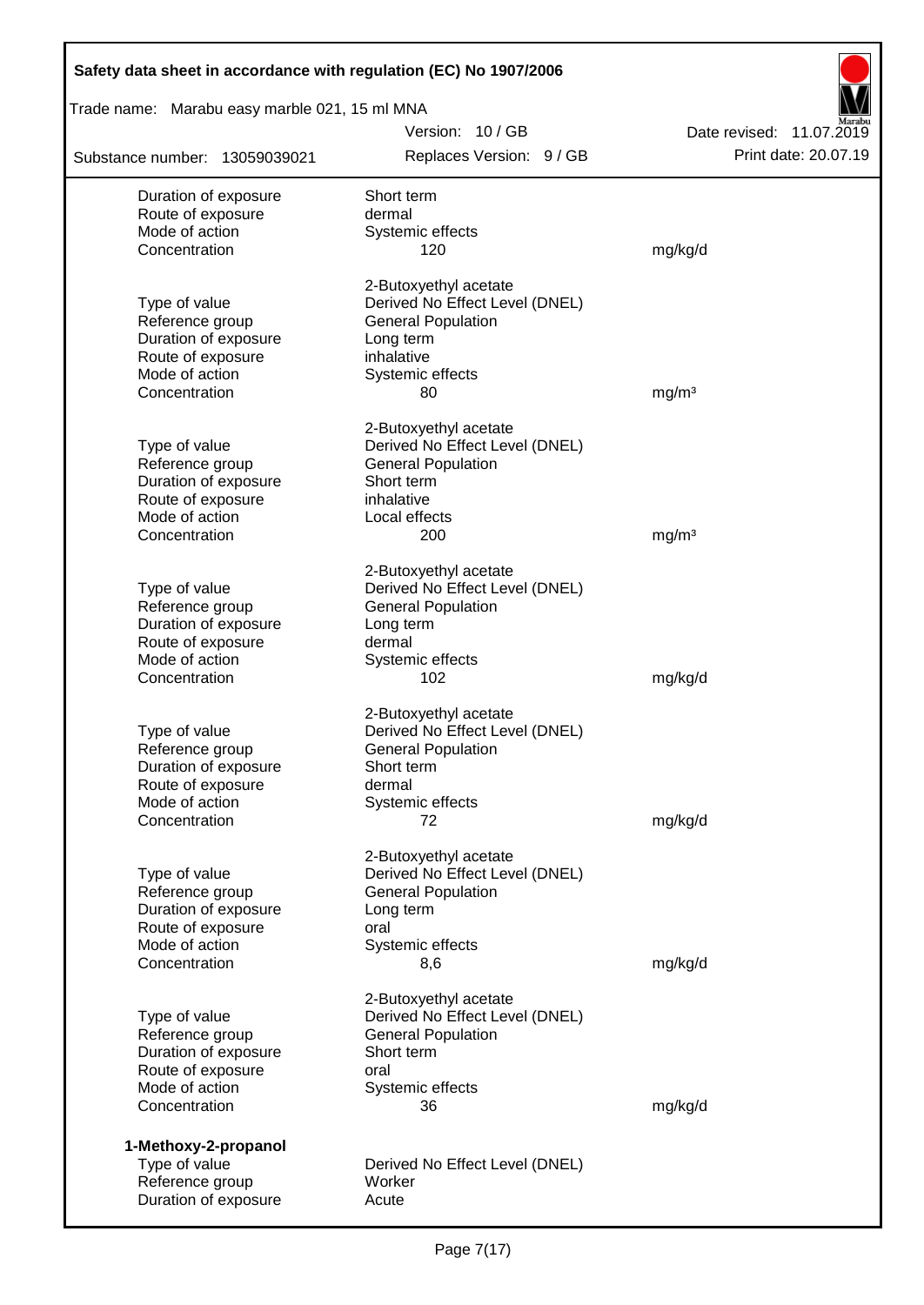| Safety data sheet in accordance with regulation (EC) No 1907/2006 |                                                                      |                          |
|-------------------------------------------------------------------|----------------------------------------------------------------------|--------------------------|
| Trade name: Marabu easy marble 021, 15 ml MNA                     | Version: 10/GB                                                       | Date revised: 11.07.2019 |
| Substance number: 13059039021                                     | Replaces Version: 9 / GB                                             | Print date: 20.07.19     |
| Route of exposure                                                 | inhalative                                                           |                          |
| Mode of action                                                    | Local effects                                                        |                          |
| Concentration                                                     | 553,5                                                                | mg/m <sup>3</sup>        |
| Type of value                                                     | Derived No Effect Level (DNEL)                                       |                          |
| Reference group                                                   | Worker                                                               |                          |
| Duration of exposure                                              | Long term                                                            |                          |
| Route of exposure                                                 | dermal                                                               |                          |
| Mode of action                                                    | Systemic effects                                                     |                          |
| Concentration                                                     | 50,6                                                                 | mg/person/<br>d          |
| Type of value                                                     | Derived No Effect Level (DNEL)                                       |                          |
| Reference group                                                   | Worker                                                               |                          |
| Duration of exposure                                              | Long term                                                            |                          |
| Route of exposure                                                 | inhalative                                                           |                          |
| Mode of action                                                    | Systemic effects                                                     |                          |
| Concentration                                                     | 369                                                                  | mg/m <sup>3</sup>        |
| Type of value                                                     | Derived No Effect Level (DNEL)                                       |                          |
| Reference group                                                   | <b>General Population</b>                                            |                          |
| Duration of exposure                                              | Long term                                                            |                          |
| Route of exposure                                                 | dermal                                                               |                          |
| Mode of action                                                    | Systemic effects                                                     |                          |
| Concentration                                                     | 18,1                                                                 | mg/kg                    |
| Type of value                                                     | Derived No Effect Level (DNEL)                                       |                          |
| Reference group                                                   | <b>General Population</b>                                            |                          |
| Duration of exposure                                              | Long term                                                            |                          |
| Route of exposure                                                 | inhalative                                                           |                          |
| Mode of action                                                    | Systemic effects                                                     |                          |
| Concentration                                                     | 43,9                                                                 | mg/m <sup>3</sup>        |
| Type of value                                                     | Derived No Effect Level (DNEL)                                       |                          |
| Reference group                                                   | <b>General Population</b>                                            |                          |
| Duration of exposure                                              | Long term                                                            |                          |
| Route of exposure                                                 | oral                                                                 |                          |
| Mode of action                                                    | Systemic effects                                                     |                          |
| Concentration                                                     | 3,3                                                                  | mg/kg/d                  |
|                                                                   | Hydrocarbons, C9-C11, n-alkanes, isoalkanes, cyclics, < 2% aromatics |                          |
| Type of value                                                     | Derived No Effect Level (DNEL)                                       |                          |
| Reference group                                                   | Worker                                                               |                          |
| Duration of exposure                                              | Long term                                                            |                          |
| Route of exposure                                                 | dermal                                                               |                          |
| Mode of action                                                    | Systemic effects                                                     |                          |
| Concentration                                                     | 300                                                                  | mg/kg                    |
| Type of value                                                     | Derived No Effect Level (DNEL)                                       |                          |
| Reference group                                                   | Consumer                                                             |                          |
| Duration of exposure                                              | Long term                                                            |                          |
| Route of exposure                                                 | oral                                                                 |                          |
| Mode of action                                                    | Systemic effects                                                     |                          |
| Concentration                                                     | 300                                                                  | mg/kg                    |
| Type of value                                                     | Derived No Effect Level (DNEL)                                       |                          |
| Reference group                                                   | Consumer                                                             |                          |
|                                                                   |                                                                      |                          |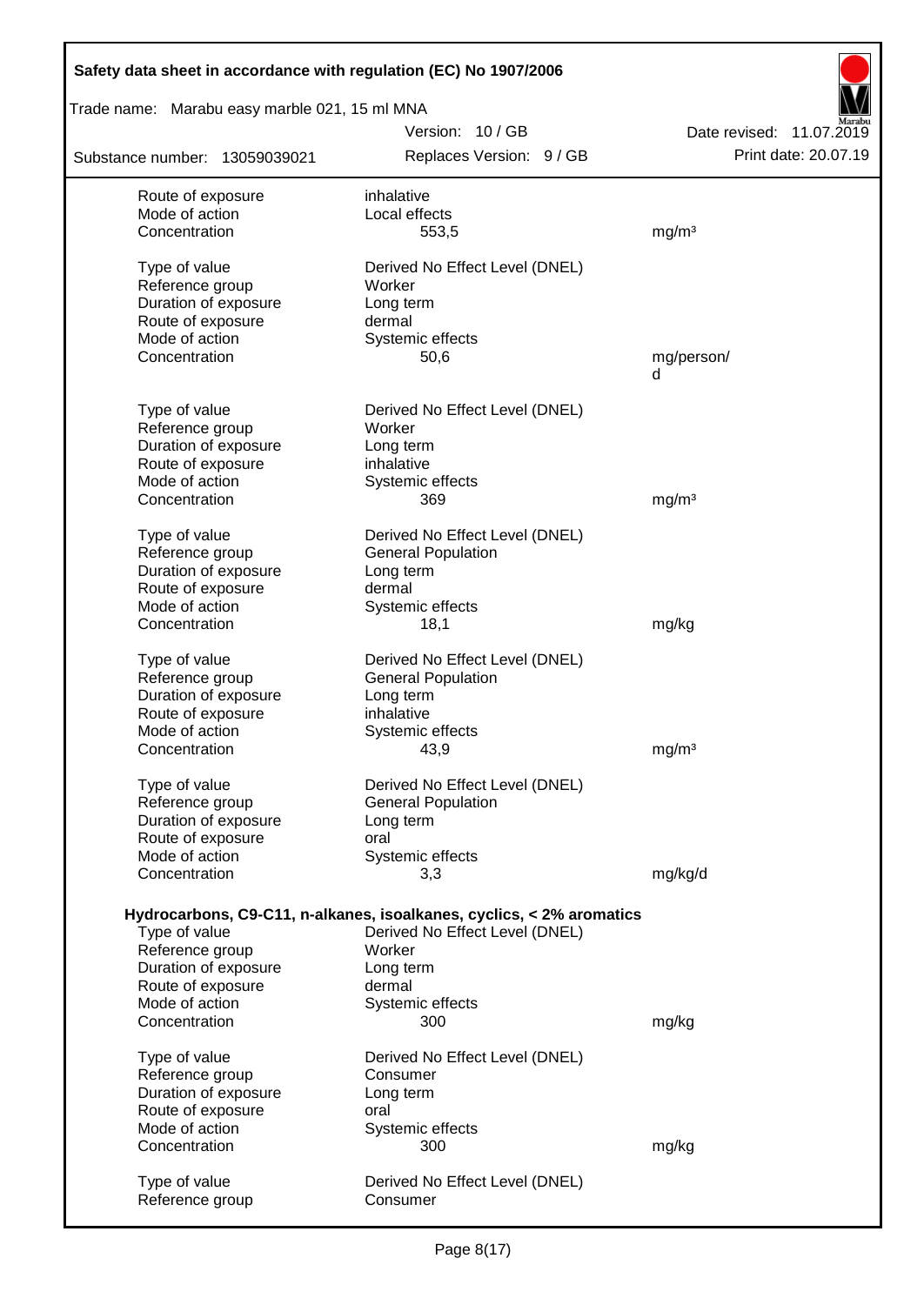| Safety data sheet in accordance with regulation (EC) No 1907/2006 |                                     |                          |  |  |  |
|-------------------------------------------------------------------|-------------------------------------|--------------------------|--|--|--|
| Trade name: Marabu easy marble 021, 15 ml MNA                     |                                     |                          |  |  |  |
|                                                                   | Version: 10 / GB                    | Date revised: 11.07.2019 |  |  |  |
| Substance number: 13059039021                                     | Replaces Version: 9 / GB            | Print date: 20.07.19     |  |  |  |
| Duration of exposure                                              | Long term                           |                          |  |  |  |
| Route of exposure                                                 | dermal                              |                          |  |  |  |
| Mode of action                                                    | Systemic effects                    |                          |  |  |  |
| Concentration                                                     | 300                                 | mg/kg                    |  |  |  |
| Type of value                                                     | Derived No Effect Level (DNEL)      |                          |  |  |  |
| Reference group                                                   | Consumer                            |                          |  |  |  |
| Duration of exposure                                              | Long term                           |                          |  |  |  |
| Route of exposure                                                 | inhalative                          |                          |  |  |  |
| Mode of action                                                    | Systemic effects                    |                          |  |  |  |
| Concentration                                                     | 900                                 | mg/m <sup>3</sup>        |  |  |  |
| Type of value                                                     | Derived No Effect Level (DNEL)      |                          |  |  |  |
| Reference group                                                   | Worker                              |                          |  |  |  |
| Duration of exposure                                              | Long term                           |                          |  |  |  |
| Route of exposure                                                 | inhalative                          |                          |  |  |  |
| Mode of action                                                    | Systemic effects                    |                          |  |  |  |
| Concentration                                                     | 1500                                | mg/m <sup>3</sup>        |  |  |  |
| <b>Predicted No Effect Concentration (PNEC)</b>                   |                                     |                          |  |  |  |
| 2-Methoxy-1-methylethyl acetate                                   |                                     |                          |  |  |  |
| Reference substance                                               | 2-Methoxy-1-methylethyl acetate     |                          |  |  |  |
| Type of value                                                     | <b>PNEC</b>                         |                          |  |  |  |
| <b>Type</b>                                                       | Freshwater                          |                          |  |  |  |
| Concentration                                                     | 0,635                               | mg/l                     |  |  |  |
| Type of value                                                     | <b>PNEC</b>                         |                          |  |  |  |
| <b>Type</b>                                                       | Freshwater sediment                 |                          |  |  |  |
| Concentration                                                     | 3,29                                | mg/kg                    |  |  |  |
|                                                                   | <b>PNEC</b>                         |                          |  |  |  |
| Type of value                                                     | Soil                                |                          |  |  |  |
| Type<br>Concentration                                             | 0,29                                | mg/kg                    |  |  |  |
| Source                                                            | Literature value                    |                          |  |  |  |
|                                                                   |                                     |                          |  |  |  |
| Type of value                                                     | <b>PNEC</b>                         |                          |  |  |  |
| <b>Type</b>                                                       | Sewage treatment plant (STP)<br>100 |                          |  |  |  |
| Concentration<br>Source                                           | Literature value                    | mg/l                     |  |  |  |
|                                                                   |                                     |                          |  |  |  |
| Type of value                                                     | <b>PNEC</b>                         |                          |  |  |  |
| Type                                                              | Marine sediment                     |                          |  |  |  |
| Concentration                                                     | 0,329                               | mg/kg                    |  |  |  |
| Source                                                            | Literature value                    |                          |  |  |  |
| Type of value                                                     | <b>PNEC</b>                         |                          |  |  |  |
| <b>Type</b>                                                       | Saltwater                           |                          |  |  |  |
| Concentration                                                     | 0,0635                              | mg/l                     |  |  |  |
| 2-Butoxyethyl acetate                                             |                                     |                          |  |  |  |
| Reference substance                                               | 2-Butoxyethyl acetate               |                          |  |  |  |
| Type of value                                                     | <b>PNEC</b>                         |                          |  |  |  |
| <b>Type</b>                                                       | Water                               |                          |  |  |  |
| Concentration                                                     | 0,304                               | mg/l                     |  |  |  |
| Source                                                            | Literature value                    |                          |  |  |  |
|                                                                   | 2-Butoxyethyl acetate               |                          |  |  |  |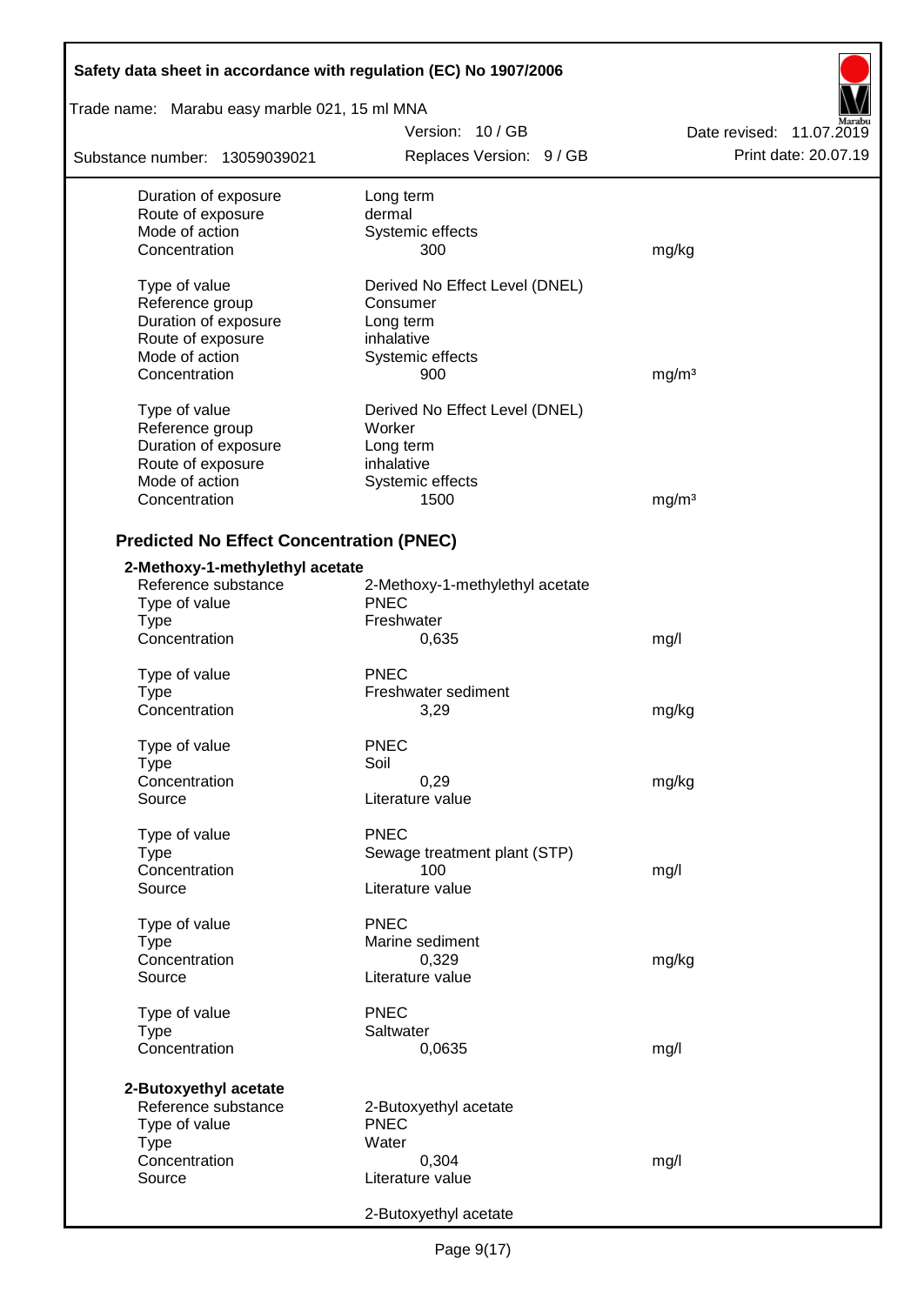| Trade name: Marabu easy marble 021, 15 ml MNA |                                      |                          |  |  |  |  |  |  |
|-----------------------------------------------|--------------------------------------|--------------------------|--|--|--|--|--|--|
|                                               | Version: 10/GB                       | Date revised: 11.07.2019 |  |  |  |  |  |  |
| Substance number: 13059039021                 | Replaces Version: 9 / GB             | Print date: 20.07.19     |  |  |  |  |  |  |
| Type of value                                 | <b>PNEC</b>                          |                          |  |  |  |  |  |  |
| <b>Type</b>                                   | Aquatic                              |                          |  |  |  |  |  |  |
| Concentration                                 | 0,0304                               | g/l                      |  |  |  |  |  |  |
| Source                                        | Literature value                     |                          |  |  |  |  |  |  |
|                                               | 2-Butoxyethyl acetate                |                          |  |  |  |  |  |  |
| Type of value                                 | <b>PNEC</b>                          |                          |  |  |  |  |  |  |
| <b>Type</b>                                   | Sediment                             |                          |  |  |  |  |  |  |
| Concentration<br>Source                       | 2,03<br>Literature value             | mg/kg                    |  |  |  |  |  |  |
|                                               |                                      |                          |  |  |  |  |  |  |
|                                               | 2-Butoxyethyl acetate                |                          |  |  |  |  |  |  |
| Type of value                                 | <b>PNEC</b><br>Marine sediment       |                          |  |  |  |  |  |  |
| <b>Type</b><br>Concentration                  | 0,203                                | mg/kg                    |  |  |  |  |  |  |
| Source                                        | Literature value                     |                          |  |  |  |  |  |  |
|                                               |                                      |                          |  |  |  |  |  |  |
|                                               | 2-Butoxyethyl acetate<br><b>PNEC</b> |                          |  |  |  |  |  |  |
| Type of value<br><b>Type</b>                  | Soil                                 |                          |  |  |  |  |  |  |
| Concentration                                 | 0,68                                 | mg/kg                    |  |  |  |  |  |  |
| Source                                        | Literature value                     |                          |  |  |  |  |  |  |
| 1-Methoxy-2-propanol                          |                                      |                          |  |  |  |  |  |  |
| Type of value                                 | <b>PNEC</b>                          |                          |  |  |  |  |  |  |
| <b>Type</b>                                   | Freshwater                           |                          |  |  |  |  |  |  |
| Concentration                                 | 10                                   | mg/l                     |  |  |  |  |  |  |
| Type of value                                 | <b>PNEC</b>                          |                          |  |  |  |  |  |  |
| <b>Type</b>                                   | Water                                |                          |  |  |  |  |  |  |
| Concentration                                 | 41,6                                 | mg/kg                    |  |  |  |  |  |  |
|                                               |                                      |                          |  |  |  |  |  |  |
| Type of value                                 | <b>PNEC</b>                          |                          |  |  |  |  |  |  |
| <b>Type</b><br>Concentration                  | Sediment<br>41,6                     |                          |  |  |  |  |  |  |
|                                               |                                      | mg/kg                    |  |  |  |  |  |  |
| Type of value                                 | <b>PNEC</b>                          |                          |  |  |  |  |  |  |
| <b>Type</b>                                   | Marine sediment                      |                          |  |  |  |  |  |  |
| Concentration                                 | 4,17                                 | mg/kg                    |  |  |  |  |  |  |
| Type of value                                 | <b>PNEC</b>                          |                          |  |  |  |  |  |  |
| <b>Type</b>                                   | Soil                                 |                          |  |  |  |  |  |  |
| Concentration                                 | 2,47                                 | mg/kg                    |  |  |  |  |  |  |
| Type of value                                 | <b>PNEC</b>                          |                          |  |  |  |  |  |  |
| <b>Type</b>                                   | Sewage treatment plant (STP)         |                          |  |  |  |  |  |  |
| Concentration                                 | 100                                  | mg/l                     |  |  |  |  |  |  |

# **8.2. Exposure controls**

### **Exposure controls**

Provide adequate ventilation. Where reasonably practicable this should be achieved by the use of local exhaust ventilation and good general extraction. If these are not sufficient to maintain concentrations of particulates and solvent vapour below the OEL, suitable respiratory protection must be worn.

### **Respiratory protection**

If workers are exposed to concentrations above the exposure limit they must use appropriate, certified respirators. Full mask, filter A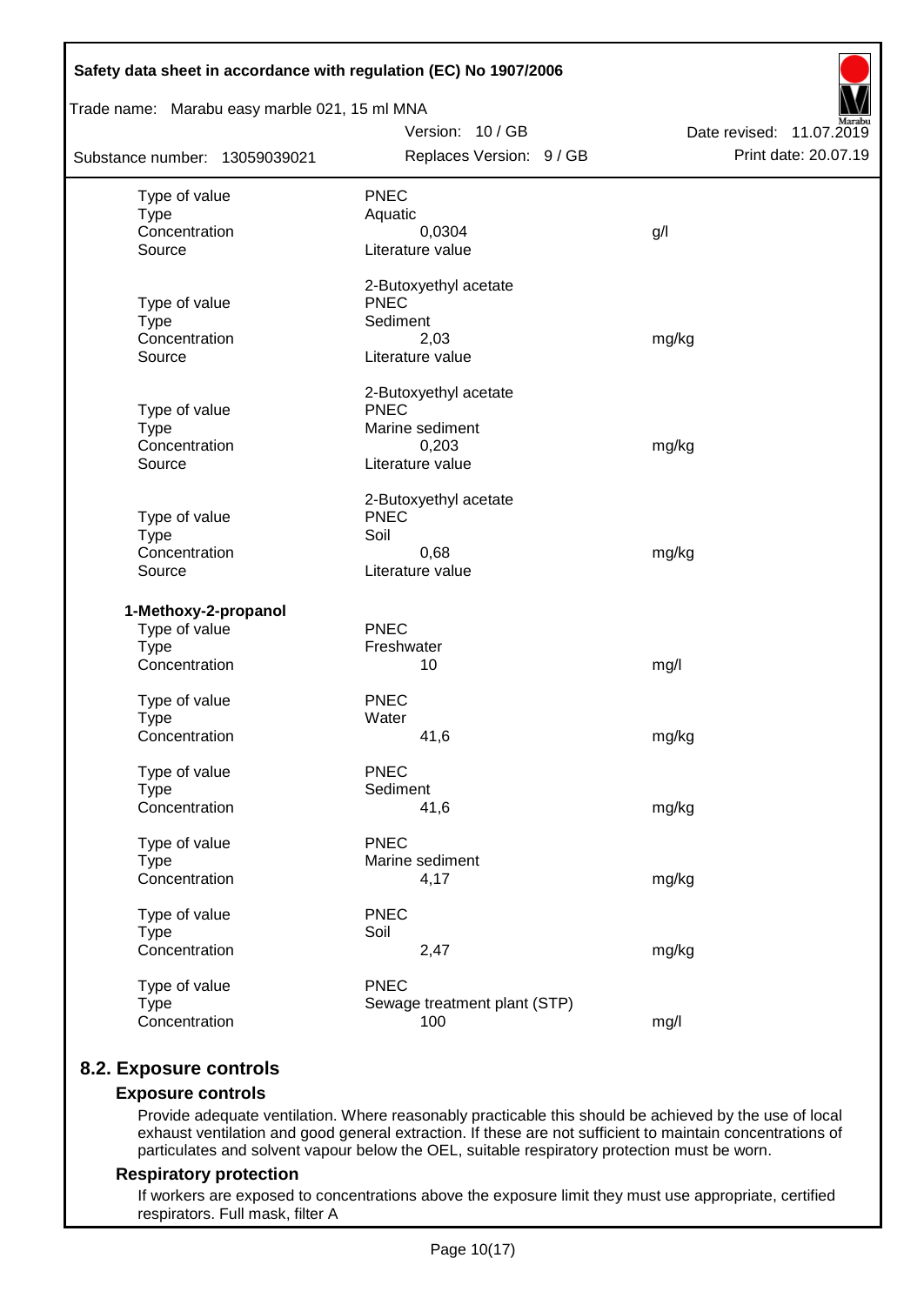| Safety data sheet in accordance with regulation (EC) No 1907/2006                                                     |                               |           |  |                                                                                                      |  |  |  |
|-----------------------------------------------------------------------------------------------------------------------|-------------------------------|-----------|--|------------------------------------------------------------------------------------------------------|--|--|--|
| Trade name: Marabu easy marble 021, 15 ml MNA                                                                         |                               |           |  |                                                                                                      |  |  |  |
|                                                                                                                       | Version: 10/GB                |           |  | Date revised: 11.07.2019                                                                             |  |  |  |
| Substance number: 13059039021                                                                                         | Replaces Version: 9 / GB      |           |  | Print date: 20.07.19                                                                                 |  |  |  |
| <b>Hand protection</b>                                                                                                |                               |           |  |                                                                                                      |  |  |  |
| There is no one glove material or combination of materials that will give unlimited resistance to any                 |                               |           |  |                                                                                                      |  |  |  |
| individual or combination of chemicals.                                                                               |                               |           |  |                                                                                                      |  |  |  |
| For prolonged or repeated handling nitrile rubber gloves with textile undergloves are required.<br>Material thickness |                               |           |  |                                                                                                      |  |  |  |
| ><br>Breakthrough time<br>$\,<\,$                                                                                     | 0,5<br>30                     | mm<br>min |  |                                                                                                      |  |  |  |
| The breakthrough time must be greater than the end use time of the product.                                           |                               |           |  |                                                                                                      |  |  |  |
| replacement must be followed.                                                                                         |                               |           |  | The instructions and information provided by the glove manufacturer on use, storage, maintenance and |  |  |  |
| Gloves should be replaced regularly and if there is any sign of damage to the glove material.                         |                               |           |  |                                                                                                      |  |  |  |
| Always ensure that gloves are free from defects and that they are stored and used correctly.                          |                               |           |  |                                                                                                      |  |  |  |
|                                                                                                                       |                               |           |  | The performance or effectiveness of the glove may be reduced by physical/ chemical damage and poor   |  |  |  |
| maintenance.<br>Barrier creams may help to protect the exposed areas of the skin, they should however not be applied  |                               |           |  |                                                                                                      |  |  |  |
| once exposure has occurred.                                                                                           |                               |           |  |                                                                                                      |  |  |  |
| Eye protection                                                                                                        |                               |           |  |                                                                                                      |  |  |  |
| Use safety eyewear designed to protect against splash of liquids.                                                     |                               |           |  |                                                                                                      |  |  |  |
| <b>Body protection</b>                                                                                                |                               |           |  |                                                                                                      |  |  |  |
| Cotton or cotton/synthetic overalls or coveralls are normally suitable.                                               |                               |           |  |                                                                                                      |  |  |  |
|                                                                                                                       |                               |           |  |                                                                                                      |  |  |  |
| <b>SECTION 9: Physical and chemical properties</b>                                                                    |                               |           |  |                                                                                                      |  |  |  |
| 9.1. Information on basic physical and chemical properties                                                            |                               |           |  |                                                                                                      |  |  |  |
| <b>Form</b>                                                                                                           | liquid                        |           |  |                                                                                                      |  |  |  |
| <b>Colour</b>                                                                                                         | coloured                      |           |  |                                                                                                      |  |  |  |
| Odour                                                                                                                 | solvent-like                  |           |  |                                                                                                      |  |  |  |
| <b>Odour threshold</b>                                                                                                |                               |           |  |                                                                                                      |  |  |  |
| Remarks                                                                                                               | No data available             |           |  |                                                                                                      |  |  |  |
| pH value<br>Remarks                                                                                                   |                               |           |  |                                                                                                      |  |  |  |
|                                                                                                                       | Not applicable                |           |  |                                                                                                      |  |  |  |
| <b>Melting point</b><br><b>Remarks</b>                                                                                | not determined                |           |  |                                                                                                      |  |  |  |
|                                                                                                                       |                               |           |  |                                                                                                      |  |  |  |
| <b>Freezing point</b><br><b>Remarks</b>                                                                               | not determined                |           |  |                                                                                                      |  |  |  |
| Initial boiling point and boiling range                                                                               |                               |           |  |                                                                                                      |  |  |  |
| Value                                                                                                                 | 120                           |           |  | $^{\circ}C$                                                                                          |  |  |  |
| Pressure                                                                                                              | appr.<br>1.013                | hPa       |  |                                                                                                      |  |  |  |
| Source                                                                                                                | Literature value              |           |  |                                                                                                      |  |  |  |
| <b>Flash point</b>                                                                                                    |                               |           |  |                                                                                                      |  |  |  |
| Value                                                                                                                 | 30                            |           |  | $^{\circ}C$                                                                                          |  |  |  |
| Method                                                                                                                | ASTM D 6450 (CCCFP)           |           |  |                                                                                                      |  |  |  |
| Evaporation rate (ether $= 1$ ) :                                                                                     |                               |           |  |                                                                                                      |  |  |  |
| Remarks                                                                                                               | not determined                |           |  |                                                                                                      |  |  |  |
| <b>Flammability (solid, gas)</b>                                                                                      |                               |           |  |                                                                                                      |  |  |  |
| Not applicable                                                                                                        |                               |           |  |                                                                                                      |  |  |  |
| Upper/lower flammability or explosive limits                                                                          |                               |           |  |                                                                                                      |  |  |  |
| Lower explosion limit<br>Upper explosion limit                                                                        | 0,7<br>appr.<br>13,7<br>appr. |           |  | %(V)<br>$%$ (V)                                                                                      |  |  |  |
| Source                                                                                                                | Literature value              |           |  |                                                                                                      |  |  |  |

**Vapour pressure**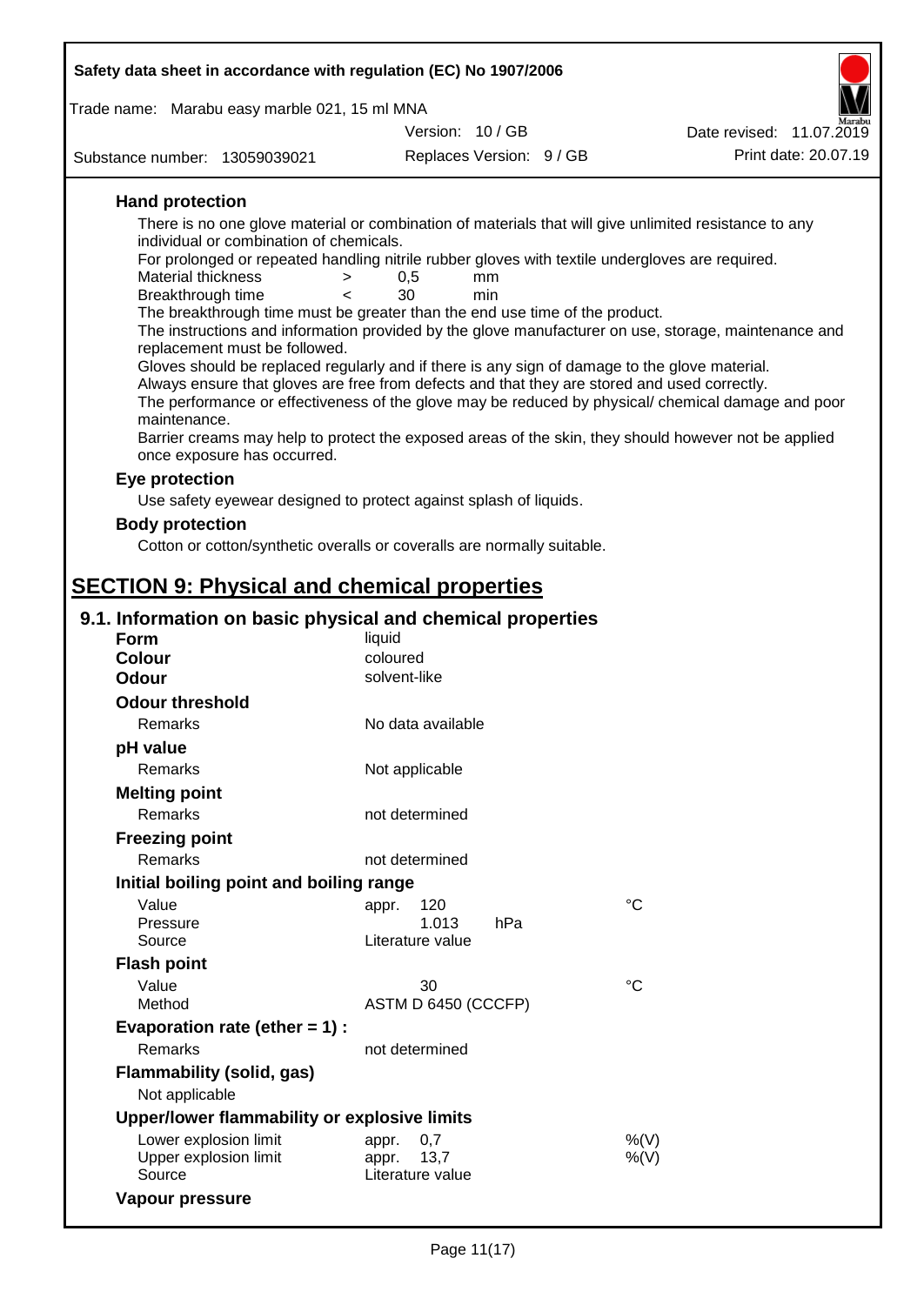|                |                                                                                                                                                                                                                                          |                                                                                                           |                                                                                                           | Date revised:<br>11.07.2019   |
|----------------|------------------------------------------------------------------------------------------------------------------------------------------------------------------------------------------------------------------------------------------|-----------------------------------------------------------------------------------------------------------|-----------------------------------------------------------------------------------------------------------|-------------------------------|
|                |                                                                                                                                                                                                                                          |                                                                                                           |                                                                                                           | Print date: 20.07.19          |
| 8              |                                                                                                                                                                                                                                          |                                                                                                           | hPa                                                                                                       |                               |
| 20             | $\rm ^{\circ}C$                                                                                                                                                                                                                          |                                                                                                           |                                                                                                           |                               |
|                |                                                                                                                                                                                                                                          |                                                                                                           |                                                                                                           |                               |
|                |                                                                                                                                                                                                                                          |                                                                                                           |                                                                                                           |                               |
|                |                                                                                                                                                                                                                                          |                                                                                                           |                                                                                                           |                               |
|                |                                                                                                                                                                                                                                          |                                                                                                           |                                                                                                           |                               |
| 0,950          |                                                                                                                                                                                                                                          |                                                                                                           | g/cm <sup>3</sup>                                                                                         |                               |
|                |                                                                                                                                                                                                                                          |                                                                                                           |                                                                                                           |                               |
|                |                                                                                                                                                                                                                                          |                                                                                                           |                                                                                                           |                               |
|                |                                                                                                                                                                                                                                          |                                                                                                           |                                                                                                           |                               |
|                |                                                                                                                                                                                                                                          |                                                                                                           |                                                                                                           |                               |
|                |                                                                                                                                                                                                                                          |                                                                                                           |                                                                                                           |                               |
|                |                                                                                                                                                                                                                                          |                                                                                                           |                                                                                                           |                               |
|                |                                                                                                                                                                                                                                          |                                                                                                           |                                                                                                           |                               |
|                |                                                                                                                                                                                                                                          |                                                                                                           |                                                                                                           |                               |
|                |                                                                                                                                                                                                                                          |                                                                                                           |                                                                                                           |                               |
|                |                                                                                                                                                                                                                                          |                                                                                                           |                                                                                                           |                               |
|                |                                                                                                                                                                                                                                          |                                                                                                           |                                                                                                           |                               |
|                |                                                                                                                                                                                                                                          |                                                                                                           |                                                                                                           |                               |
|                |                                                                                                                                                                                                                                          |                                                                                                           |                                                                                                           |                               |
|                |                                                                                                                                                                                                                                          |                                                                                                           |                                                                                                           |                               |
|                |                                                                                                                                                                                                                                          |                                                                                                           |                                                                                                           |                               |
| DIN 53211 4 mm |                                                                                                                                                                                                                                          |                                                                                                           |                                                                                                           |                               |
|                |                                                                                                                                                                                                                                          |                                                                                                           |                                                                                                           |                               |
| no             |                                                                                                                                                                                                                                          |                                                                                                           |                                                                                                           |                               |
|                |                                                                                                                                                                                                                                          |                                                                                                           |                                                                                                           |                               |
| None known     |                                                                                                                                                                                                                                          |                                                                                                           |                                                                                                           |                               |
|                |                                                                                                                                                                                                                                          |                                                                                                           |                                                                                                           |                               |
|                | Trade name: Marabu easy marble 021, 15 ml MNA<br>calculated<br>not determined<br>20<br>partially miscible<br><b>Partition coefficient: n-octanol/water</b><br>Not applicable<br>200<br>appr.<br>Literature value<br>30<br>40<br>25<br>20 | Version: 10/GB<br>$\rm ^{\circ}C$<br><b>DIN EN ISO 2811</b><br>to<br>$^{\circ}C$<br>to<br>$\rm ^{\circ}C$ | Safety data sheet in accordance with regulation (EC) No 1907/2006<br>Replaces Version: 9 / GB<br>50<br>70 | $\rm ^{\circ}C$<br>mPa.s<br>S |

### **Other information**

The physical specifications are approximate values and refer to the used safety relevant component(s).

# **SECTION 10: Stability and reactivity**

### **10.1. Reactivity**

No hazardous reactions when stored and handled according to prescribed instructions.

### **10.2. Chemical stability**

Stable under recommended storage and handling conditions (see section 7).

### **10.3. Possibility of hazardous reactions**

Keep away from oxidising agents, strongly alkaline and strongly acid materials in order to avoid exothermic reactions.

# **10.4. Conditions to avoid**

When exposed to high temperatures may produce hazardous decomposition products.

### **10.5. Incompatible materials**

No hazardous reactions when stored and handled according to prescribed instructions.

### **10.6. Hazardous decomposition products**

See chapter 5.2 (Firefighting measures - Special hazards arising from the substance or mixture).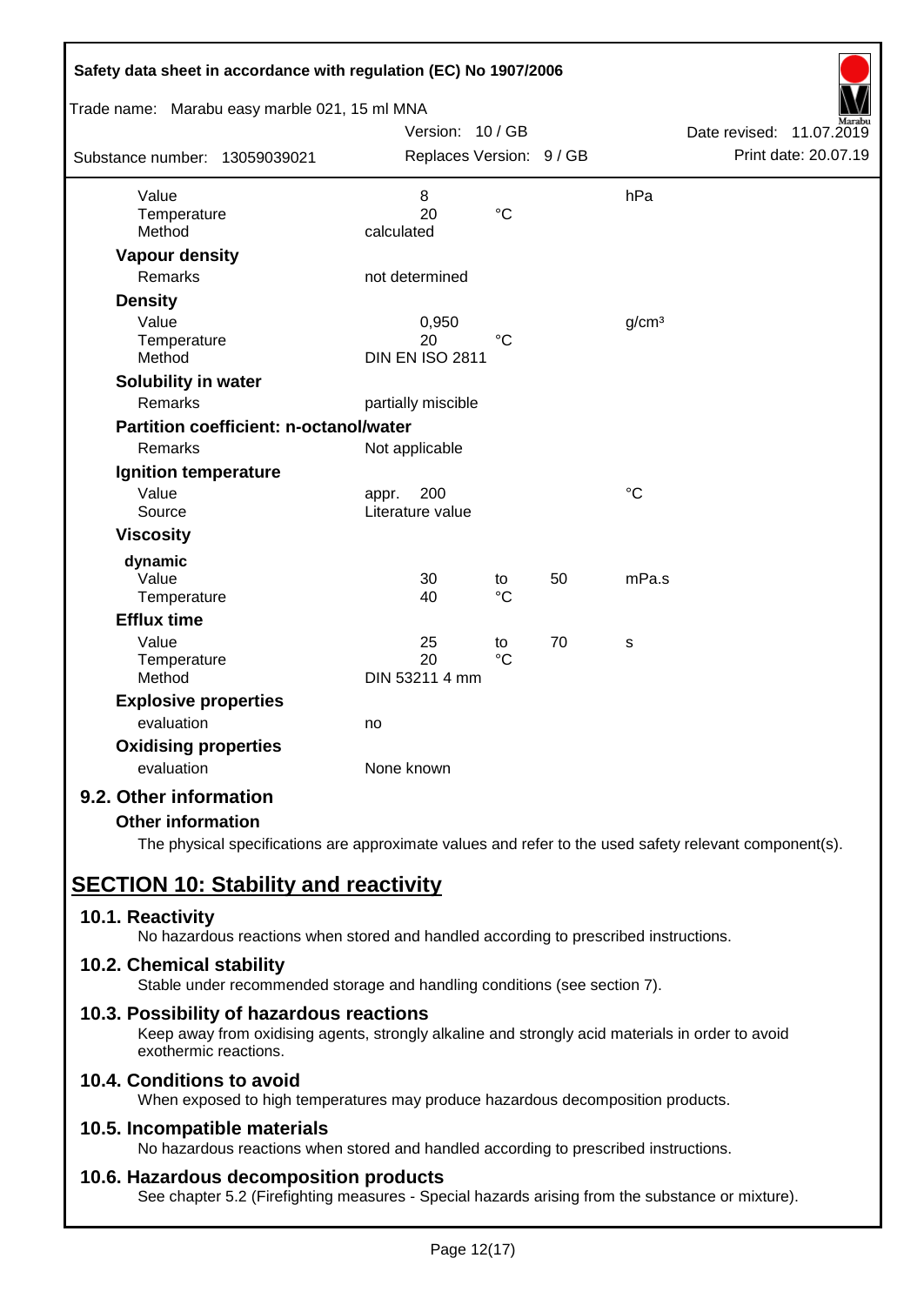| Safety data sheet in accordance with regulation (EC) No 1907/2006                                                                                                                                                                                                                                                                                                                                                                                                                                                                                                                                                                                                                                                                                |                                                                   |                                                                            |       |                          |  |  |
|--------------------------------------------------------------------------------------------------------------------------------------------------------------------------------------------------------------------------------------------------------------------------------------------------------------------------------------------------------------------------------------------------------------------------------------------------------------------------------------------------------------------------------------------------------------------------------------------------------------------------------------------------------------------------------------------------------------------------------------------------|-------------------------------------------------------------------|----------------------------------------------------------------------------|-------|--------------------------|--|--|
| Trade name: Marabu easy marble 021, 15 ml MNA                                                                                                                                                                                                                                                                                                                                                                                                                                                                                                                                                                                                                                                                                                    |                                                                   |                                                                            |       |                          |  |  |
|                                                                                                                                                                                                                                                                                                                                                                                                                                                                                                                                                                                                                                                                                                                                                  |                                                                   | Version: 10/GB                                                             |       | Date revised: 11.07.2019 |  |  |
| Substance number: 13059039021                                                                                                                                                                                                                                                                                                                                                                                                                                                                                                                                                                                                                                                                                                                    |                                                                   | Replaces Version: 9 / GB                                                   |       | Print date: 20.07.19     |  |  |
|                                                                                                                                                                                                                                                                                                                                                                                                                                                                                                                                                                                                                                                                                                                                                  |                                                                   |                                                                            |       |                          |  |  |
| <b>SECTION 11: Toxicological information</b>                                                                                                                                                                                                                                                                                                                                                                                                                                                                                                                                                                                                                                                                                                     |                                                                   |                                                                            |       |                          |  |  |
| 11.1. Information on toxicological effects                                                                                                                                                                                                                                                                                                                                                                                                                                                                                                                                                                                                                                                                                                       |                                                                   |                                                                            |       |                          |  |  |
| <b>Acute oral toxicity (Components)</b>                                                                                                                                                                                                                                                                                                                                                                                                                                                                                                                                                                                                                                                                                                          |                                                                   |                                                                            |       |                          |  |  |
| 1-Methoxy-2-propanol                                                                                                                                                                                                                                                                                                                                                                                                                                                                                                                                                                                                                                                                                                                             |                                                                   |                                                                            |       |                          |  |  |
| Species                                                                                                                                                                                                                                                                                                                                                                                                                                                                                                                                                                                                                                                                                                                                          | rat                                                               |                                                                            |       |                          |  |  |
| LD50                                                                                                                                                                                                                                                                                                                                                                                                                                                                                                                                                                                                                                                                                                                                             |                                                                   | 5200                                                                       | mg/kg |                          |  |  |
| <b>Acute dermal toxicity (Components)</b>                                                                                                                                                                                                                                                                                                                                                                                                                                                                                                                                                                                                                                                                                                        |                                                                   |                                                                            |       |                          |  |  |
| 1-Methoxy-2-propanol                                                                                                                                                                                                                                                                                                                                                                                                                                                                                                                                                                                                                                                                                                                             |                                                                   |                                                                            |       |                          |  |  |
| <b>Species</b><br>LD50                                                                                                                                                                                                                                                                                                                                                                                                                                                                                                                                                                                                                                                                                                                           | rabbit                                                            | 14000                                                                      | mg/kg |                          |  |  |
| <b>Acute inhalational toxicity</b>                                                                                                                                                                                                                                                                                                                                                                                                                                                                                                                                                                                                                                                                                                               |                                                                   |                                                                            |       |                          |  |  |
| Remarks                                                                                                                                                                                                                                                                                                                                                                                                                                                                                                                                                                                                                                                                                                                                          |                                                                   | Based on available data, the classification criteria are not met.          |       |                          |  |  |
| <b>Skin corrosion/irritation</b>                                                                                                                                                                                                                                                                                                                                                                                                                                                                                                                                                                                                                                                                                                                 |                                                                   |                                                                            |       |                          |  |  |
| Remarks                                                                                                                                                                                                                                                                                                                                                                                                                                                                                                                                                                                                                                                                                                                                          |                                                                   | Based on available data, the classification criteria are not met.          |       |                          |  |  |
| Serious eye damage/irritation                                                                                                                                                                                                                                                                                                                                                                                                                                                                                                                                                                                                                                                                                                                    |                                                                   |                                                                            |       |                          |  |  |
| Remarks                                                                                                                                                                                                                                                                                                                                                                                                                                                                                                                                                                                                                                                                                                                                          |                                                                   | Based on available data, the classification criteria are not met.          |       |                          |  |  |
| <b>Sensitization</b>                                                                                                                                                                                                                                                                                                                                                                                                                                                                                                                                                                                                                                                                                                                             |                                                                   |                                                                            |       |                          |  |  |
| Remarks                                                                                                                                                                                                                                                                                                                                                                                                                                                                                                                                                                                                                                                                                                                                          |                                                                   | Based on available data, the classification criteria are not met.          |       |                          |  |  |
| <b>Mutagenicity</b>                                                                                                                                                                                                                                                                                                                                                                                                                                                                                                                                                                                                                                                                                                                              |                                                                   |                                                                            |       |                          |  |  |
| Remarks                                                                                                                                                                                                                                                                                                                                                                                                                                                                                                                                                                                                                                                                                                                                          |                                                                   | Based on available data, the classification criteria are not met.          |       |                          |  |  |
| <b>Reproductive toxicity</b>                                                                                                                                                                                                                                                                                                                                                                                                                                                                                                                                                                                                                                                                                                                     |                                                                   |                                                                            |       |                          |  |  |
| Remarks                                                                                                                                                                                                                                                                                                                                                                                                                                                                                                                                                                                                                                                                                                                                          |                                                                   | Based on available data, the classification criteria are not met.          |       |                          |  |  |
| Carcinogenicity                                                                                                                                                                                                                                                                                                                                                                                                                                                                                                                                                                                                                                                                                                                                  |                                                                   |                                                                            |       |                          |  |  |
| Remarks                                                                                                                                                                                                                                                                                                                                                                                                                                                                                                                                                                                                                                                                                                                                          | Based on available data, the classification criteria are not met. |                                                                            |       |                          |  |  |
| <b>Specific Target Organ Toxicity (STOT)</b>                                                                                                                                                                                                                                                                                                                                                                                                                                                                                                                                                                                                                                                                                                     |                                                                   |                                                                            |       |                          |  |  |
| <b>Single exposure</b>                                                                                                                                                                                                                                                                                                                                                                                                                                                                                                                                                                                                                                                                                                                           |                                                                   |                                                                            |       |                          |  |  |
| Remarks<br>evaluation                                                                                                                                                                                                                                                                                                                                                                                                                                                                                                                                                                                                                                                                                                                            |                                                                   | The classification criteria are met.<br>May cause drowsiness or dizziness. |       |                          |  |  |
|                                                                                                                                                                                                                                                                                                                                                                                                                                                                                                                                                                                                                                                                                                                                                  |                                                                   |                                                                            |       |                          |  |  |
| <b>Repeated exposure</b><br>Remarks                                                                                                                                                                                                                                                                                                                                                                                                                                                                                                                                                                                                                                                                                                              |                                                                   | Based on available data, the classification criteria are not met.          |       |                          |  |  |
| <b>Aspiration hazard</b>                                                                                                                                                                                                                                                                                                                                                                                                                                                                                                                                                                                                                                                                                                                         |                                                                   |                                                                            |       |                          |  |  |
| Based on available data, the classification criteria are not met.                                                                                                                                                                                                                                                                                                                                                                                                                                                                                                                                                                                                                                                                                |                                                                   |                                                                            |       |                          |  |  |
| <b>Experience in practice</b>                                                                                                                                                                                                                                                                                                                                                                                                                                                                                                                                                                                                                                                                                                                    |                                                                   |                                                                            |       |                          |  |  |
| Exposure to component solvents vapours concentration in excess of the stated occupational exposure<br>limit may result in adverse health effects such as mucous membrane and respiratory system irritation<br>and adverse effects on kidney, liver and central nervous system. Symptoms and signs include headache,<br>dizziness, fatigue, muscular weakness, drowsiness and in extreme cases, loss of consciousness.<br>Solvents may cause some of the above effects by absorption through the skin. Repeated or prolonged<br>contact with the mixture may cause removal of natural fat from the skin resulting in non-allergic contact<br>dermatitis and absorption through the skin. The liquid splashed in the eyes may cause irritation and |                                                                   |                                                                            |       |                          |  |  |
| reversible damage. Ingestion may cause nausea, diarrhoea and vomiting. This takes into account, where                                                                                                                                                                                                                                                                                                                                                                                                                                                                                                                                                                                                                                            |                                                                   |                                                                            |       |                          |  |  |

known, delayed and immediate effects and also chronic effects of components from short-term and long-term exposure by oral, inhalation and dermal routes of exposure and eye contact.

### **Other information**

There are no data available on the mixture itself.

The mixture has been assessed following the additivity method of the GHS/CLP Regulation (EC) No 1272/2008.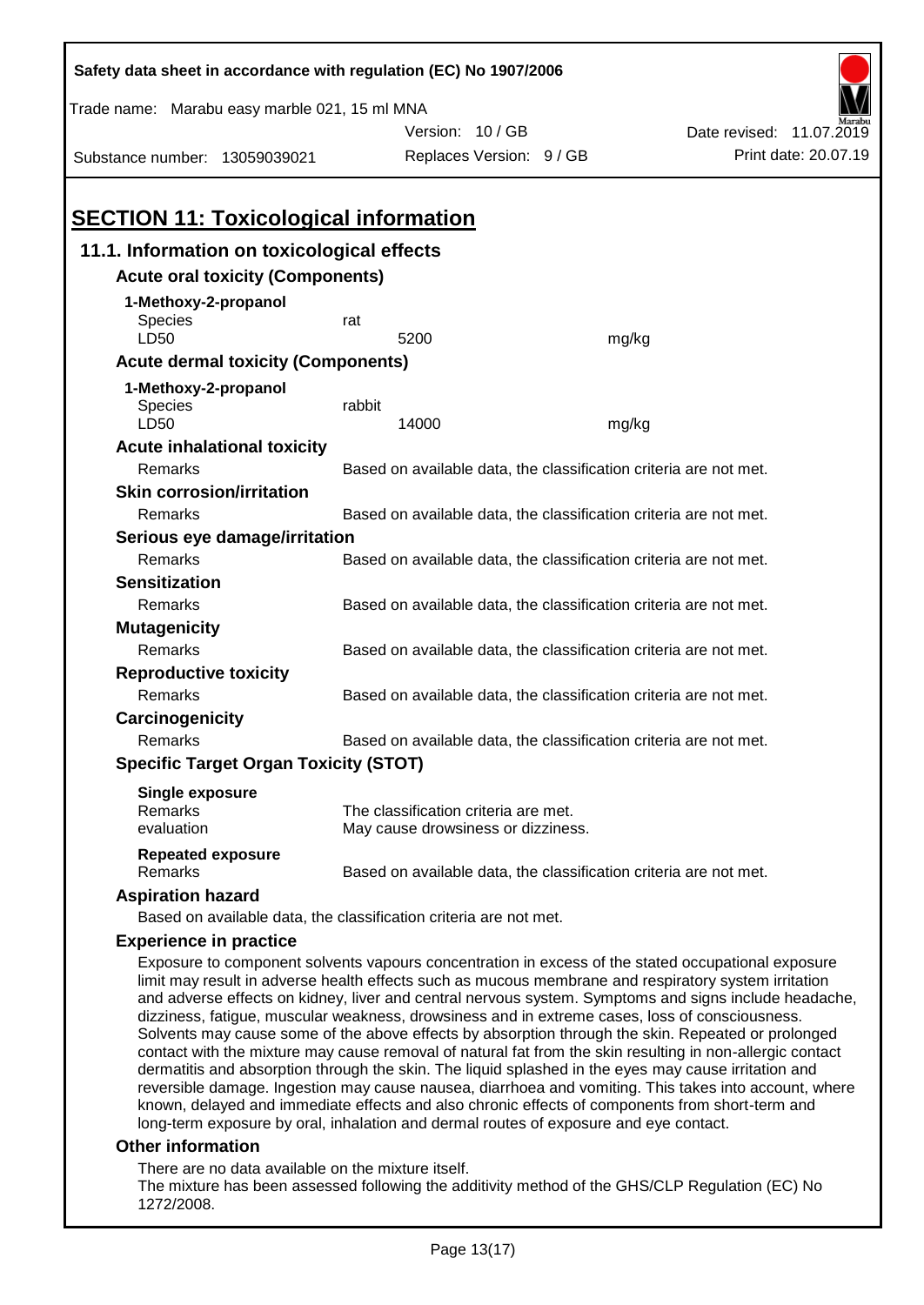| Safety data sheet in accordance with regulation (EC) No 1907/2006                                                                                                                              |                                                                                     |                          |      |                                                                                                  |
|------------------------------------------------------------------------------------------------------------------------------------------------------------------------------------------------|-------------------------------------------------------------------------------------|--------------------------|------|--------------------------------------------------------------------------------------------------|
| Trade name: Marabu easy marble 021, 15 ml MNA                                                                                                                                                  |                                                                                     |                          |      |                                                                                                  |
|                                                                                                                                                                                                |                                                                                     | Version: 10/GB           |      | Date revised: 11.07.2019                                                                         |
| Substance number: 13059039021                                                                                                                                                                  |                                                                                     | Replaces Version: 9 / GB |      | Print date: 20.07.19                                                                             |
| <b>SECTION 12: Ecological information</b>                                                                                                                                                      |                                                                                     |                          |      |                                                                                                  |
| 12.1. Toxicity                                                                                                                                                                                 |                                                                                     |                          |      |                                                                                                  |
| <b>General information</b><br>There are no data available on the mixture itself. Do not allow to enter drains or water courses. The<br>and is not classified as dangerous for the environment. |                                                                                     |                          |      | mixture has been assessed following the summation method of the CLP Regulation (EC) No 1272/2008 |
| <b>Fish toxicity (Components)</b>                                                                                                                                                              |                                                                                     |                          |      |                                                                                                  |
| 1-Methoxy-2-propanol                                                                                                                                                                           |                                                                                     |                          |      |                                                                                                  |
| Species                                                                                                                                                                                        | golden orfe (Leuciscus idus)                                                        |                          |      |                                                                                                  |
| LC <sub>0</sub><br>Duration of exposure                                                                                                                                                        | 4600<br>$\geq$<br>96                                                                | h                        | mg/l |                                                                                                  |
| <b>Daphnia toxicity (Components)</b>                                                                                                                                                           |                                                                                     |                          |      |                                                                                                  |
|                                                                                                                                                                                                |                                                                                     |                          |      |                                                                                                  |
| 1-Methoxy-2-propanol<br>Species<br><b>EC50</b>                                                                                                                                                 | Daphnia magna<br>23300                                                              |                          | mg/l |                                                                                                  |
| Duration of exposure                                                                                                                                                                           | 48                                                                                  | h                        |      |                                                                                                  |
| <b>Algae toxicity (Components)</b>                                                                                                                                                             |                                                                                     |                          |      |                                                                                                  |
| 1-Methoxy-2-propanol<br>Species<br><b>EC50</b><br>Duration of exposure                                                                                                                         | Desmodesmus<br>1000<br>><br>168                                                     | h                        | mg/l |                                                                                                  |
| <b>Bacteria toxicity (Components)</b>                                                                                                                                                          |                                                                                     |                          |      |                                                                                                  |
| 1-Methoxy-2-propanol<br><b>Species</b><br><b>EC50</b>                                                                                                                                          | activated sludge<br>1000<br>>                                                       |                          | mg/l |                                                                                                  |
|                                                                                                                                                                                                |                                                                                     |                          |      |                                                                                                  |
| 12.2. Persistence and degradability                                                                                                                                                            |                                                                                     |                          |      |                                                                                                  |
| <b>General information</b>                                                                                                                                                                     |                                                                                     |                          |      |                                                                                                  |
| No data available                                                                                                                                                                              |                                                                                     |                          |      |                                                                                                  |
| <b>Biodegradability (Components)</b>                                                                                                                                                           |                                                                                     |                          |      |                                                                                                  |
| 1-Methoxy-2-propanol<br>Value<br>Duration of test<br>evaluation<br>Method                                                                                                                      | 90<br>28<br>Readily biodegradable (according to OECD criteria)<br><b>OECD 301 F</b> | d                        | %    |                                                                                                  |
| 12.3. Bioaccumulative potential                                                                                                                                                                |                                                                                     |                          |      |                                                                                                  |
| <b>General information</b>                                                                                                                                                                     |                                                                                     |                          |      |                                                                                                  |
| There are no data available on the mixture itself.<br><b>Partition coefficient: n-octanol/water</b><br>Remarks                                                                                 | Not applicable                                                                      |                          |      |                                                                                                  |
| 12.4. Mobility in soil                                                                                                                                                                         |                                                                                     |                          |      |                                                                                                  |
| <b>General information</b><br>There are no data available on the mixture itself.                                                                                                               |                                                                                     |                          |      |                                                                                                  |
| 12.5. Results of PBT and vPvB assessment                                                                                                                                                       |                                                                                     |                          |      |                                                                                                  |
| <b>General information</b><br>There are no data available on the mixture itself.                                                                                                               |                                                                                     |                          |      |                                                                                                  |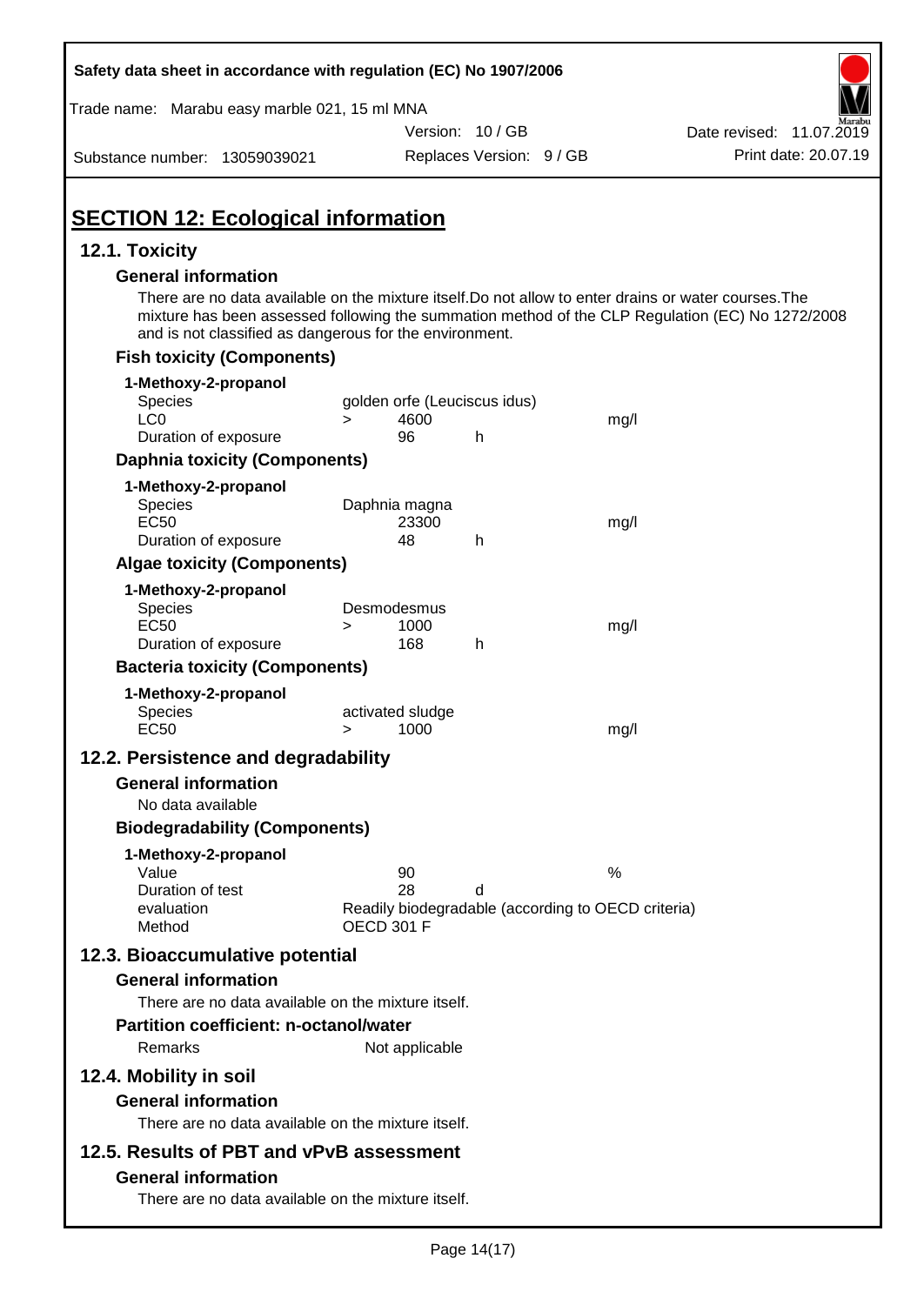Trade name: Marabu easy marble 021, 15 ml MNA

Version: 10 / GB

Substance number: 13059039021

Replaces Version: 9 / GB Print date: 20.07.19 Date revised: 11.07.2019

### **12.6. Other adverse effects**

### **General information**

There are no data available on the mixture itself.

# **SECTION 13: Disposal considerations**

### **13.1. Waste treatment methods**

### **Disposal recommendations for the product**

Do not allow to enter drains or water courses.

Wastes and emptied containers should be classified in accordance with relevant national regulation. The European Waste Catalogue classification of this product, when disposed of as waste is

EWC waste code 08 01 11<sup>\*</sup> waste paint and varnish containing organic solvents or other dangerous substances

If this product is mixed with other wastes, the original waste product code may no longer apply and the appropriate code should be assigned.

For further information contact your local waste authority.

### **Disposal recommendations for packaging**

Using information provided in this safety data sheet, advice should be obtained from the relevant waste authority on the classification of empty containers.

Empty containers must be scrapped or reconditioned.

Not emptied containers are hazardous waste (waste code number 150110).

# **SECTION 14: Transport information**

### **Land transport ADR/RID**

- **14.1. UN number**
	- UN 1263
- **14.2. UN proper shipping name**
	- **DAINIT**

| <b>FAIN</b>                         |      |
|-------------------------------------|------|
| 14.3. Transport hazard class(es)    |      |
| Class                               | 3    |
| Label                               | 3    |
| 14.4. Packing group                 |      |
| Packing group                       | Ш    |
| Special provision                   | 640E |
| <b>Limited Quantity</b>             | 51   |
| <b>Transport category</b>           | 3    |
| <b>14.5. Environmental hazards</b>  |      |
|                                     |      |
| Tunnel restriction code             | D/E  |
| <b>Marine transport IMDG/GGVSee</b> |      |
| 14.1. UN number                     |      |
| UN 1263                             |      |
| 14.2. UN proper shipping name       |      |
| <b>PAINT</b>                        |      |
| 14.3. Transport hazard class(es)    |      |
| Class                               | 3    |
| 14.4. Packing group                 |      |
| Packing group                       | Ш    |
| <b>14.5. Environmental hazards</b>  |      |
| no                                  |      |

### **Air transport ICAO/IATA 14.1. UN number** UN 1263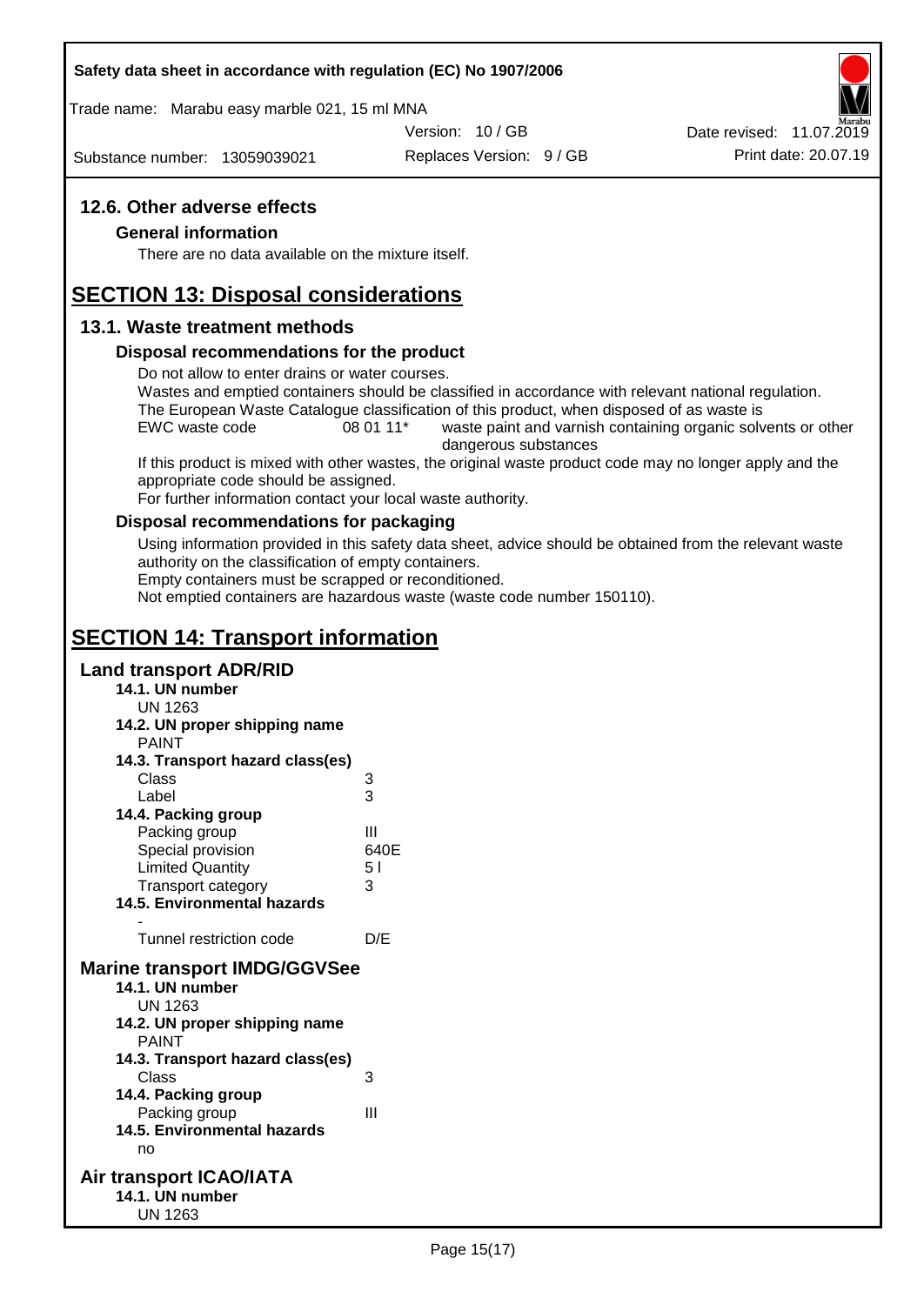| Safety data sheet in accordance with regulation (EC) No 1907/2006                                                                                                                                                                                                                                    |                                                          |                          |           |                          |  |
|------------------------------------------------------------------------------------------------------------------------------------------------------------------------------------------------------------------------------------------------------------------------------------------------------|----------------------------------------------------------|--------------------------|-----------|--------------------------|--|
| Trade name: Marabu easy marble 021, 15 ml MNA                                                                                                                                                                                                                                                        |                                                          |                          |           |                          |  |
|                                                                                                                                                                                                                                                                                                      |                                                          | Version: 10/GB           |           | Date revised: 11.07.2019 |  |
| Substance number: 13059039021                                                                                                                                                                                                                                                                        |                                                          | Replaces Version: 9 / GB |           | Print date: 20.07.19     |  |
| 14.2. UN proper shipping name                                                                                                                                                                                                                                                                        |                                                          |                          |           |                          |  |
| <b>PAINT</b>                                                                                                                                                                                                                                                                                         |                                                          |                          |           |                          |  |
| 14.3. Transport hazard class(es)<br>Class                                                                                                                                                                                                                                                            | 3                                                        |                          |           |                          |  |
| 14.4. Packing group                                                                                                                                                                                                                                                                                  |                                                          |                          |           |                          |  |
| Packing group                                                                                                                                                                                                                                                                                        | III                                                      |                          |           |                          |  |
| 14.5. Environmental hazards                                                                                                                                                                                                                                                                          |                                                          |                          |           |                          |  |
| Information for all modes of transport<br>14.6. Special precautions for user<br>Transport within the user's premises:<br>Always transport in closed containers that are upright and secure.<br>Ensure that persons transporting the product know what to do in the event of an accident or spillage. |                                                          |                          |           |                          |  |
| <b>Other information</b><br>14.7. Transport in bulk according to Annex II of Marpol and the IBC Code<br>no                                                                                                                                                                                           |                                                          |                          |           |                          |  |
|                                                                                                                                                                                                                                                                                                      |                                                          |                          |           |                          |  |
| <b>SECTION 15: Regulatory information ***</b>                                                                                                                                                                                                                                                        |                                                          |                          |           |                          |  |
| 15.1. Safety, health and environmental regulations/legislation specific for the substance<br>or mixture                                                                                                                                                                                              |                                                          |                          |           |                          |  |
| Major-accident categories acc. 96/82/EC                                                                                                                                                                                                                                                              |                                                          |                          |           |                          |  |
| Category<br>6                                                                                                                                                                                                                                                                                        | Flammable                                                |                          | 5.000.000 | 50.000.000<br>kg<br>kg   |  |
| <b>VOC ***</b>                                                                                                                                                                                                                                                                                       |                                                          |                          |           |                          |  |
| VOC (EU)<br>VOC (EU)                                                                                                                                                                                                                                                                                 | 75,33                                                    | %<br>715,7               | g/l       |                          |  |
| Other information ***                                                                                                                                                                                                                                                                                |                                                          |                          |           |                          |  |
| The product does not contain substances of very high concern (SVHC).                                                                                                                                                                                                                                 |                                                          |                          |           |                          |  |
| <b>Other information</b>                                                                                                                                                                                                                                                                             |                                                          |                          |           |                          |  |
| All components are contained in the AICS inventory.                                                                                                                                                                                                                                                  |                                                          |                          |           |                          |  |
| All components are contained in the DSL inventory.                                                                                                                                                                                                                                                   |                                                          |                          |           |                          |  |
| All components are contained in the ENCS inventory.                                                                                                                                                                                                                                                  |                                                          |                          |           |                          |  |
| All components are contained in the TSCA inventory or exempted.                                                                                                                                                                                                                                      |                                                          |                          |           |                          |  |
| 15.2. Chemical safety assessment<br>For this preparation a chemical safety assessment has not been carried out.                                                                                                                                                                                      |                                                          |                          |           |                          |  |
|                                                                                                                                                                                                                                                                                                      |                                                          |                          |           |                          |  |
| <b>SECTION 16: Other information</b>                                                                                                                                                                                                                                                                 |                                                          |                          |           |                          |  |
| Hazard statements listed in Chapter 3                                                                                                                                                                                                                                                                |                                                          |                          |           |                          |  |
| <b>EUH066</b>                                                                                                                                                                                                                                                                                        | Repeated exposure may cause skin dryness or cracking.    |                          |           |                          |  |
| H <sub>226</sub><br>H302                                                                                                                                                                                                                                                                             | Flammable liquid and vapour.<br>Harmful if swallowed.    |                          |           |                          |  |
| H304                                                                                                                                                                                                                                                                                                 | May be fatal if swallowed and enters airways.            |                          |           |                          |  |
| H312                                                                                                                                                                                                                                                                                                 | Harmful in contact with skin.                            |                          |           |                          |  |
| H315                                                                                                                                                                                                                                                                                                 | Causes skin irritation.                                  |                          |           |                          |  |
| H318                                                                                                                                                                                                                                                                                                 | Causes serious eye damage.                               |                          |           |                          |  |
| H332<br>H335                                                                                                                                                                                                                                                                                         | Harmful if inhaled.<br>May cause respiratory irritation. |                          |           |                          |  |
| H336                                                                                                                                                                                                                                                                                                 | May cause drowsiness or dizziness.                       |                          |           |                          |  |
| <b>H360D</b>                                                                                                                                                                                                                                                                                         | May damage the unborn child.                             |                          |           |                          |  |
| <b>CLP categories listed in Chapter 3</b>                                                                                                                                                                                                                                                            |                                                          |                          |           |                          |  |
| Acute Tox. 4                                                                                                                                                                                                                                                                                         | Acute toxicity, Category 4                               |                          |           |                          |  |